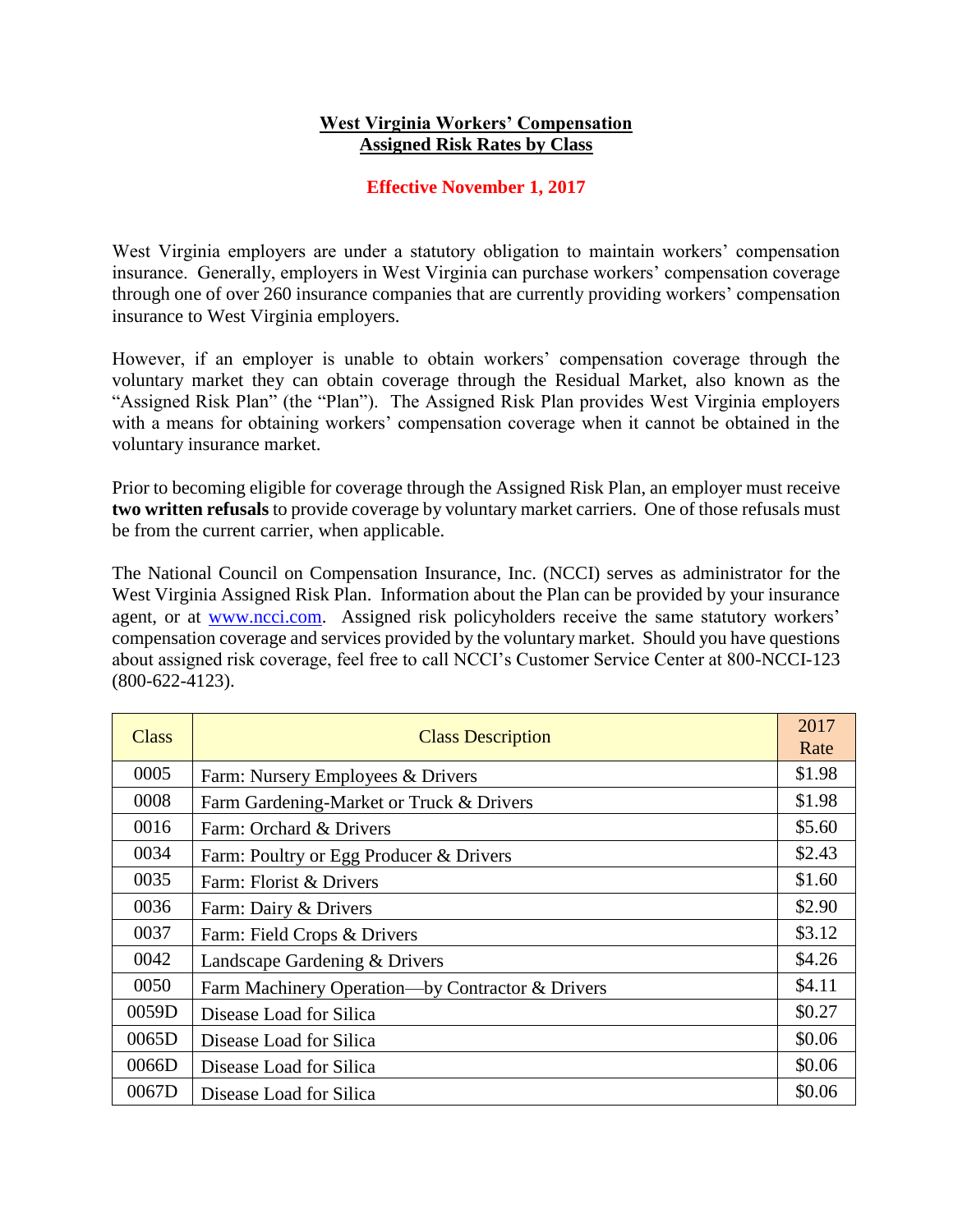| <b>Class</b> | <b>Class Description</b>                                                                                                                                         | 2017<br>Rate |
|--------------|------------------------------------------------------------------------------------------------------------------------------------------------------------------|--------------|
| 0079         | Farm: Berry or Vineyard & Drivers                                                                                                                                | \$2.66       |
| 0083         | Farm: Cattle or Livestock Raising NOC & Drivers                                                                                                                  | \$3.76       |
| 0106         | Tree Pruning, Spraying, Repairing-All Operations & Drivers                                                                                                       | \$11.36      |
| 0113         | Farm Fish Hatchery & Drivers                                                                                                                                     | \$3.15       |
| 0164*        | Disease Experience in Connection With Any Classification Other Than<br>Coal Mining Where There Is Liability Under the Federal Coal Mine Health<br>and Safety Act | \$1.88       |
| 0170         | Farm: Animal Raising And Drivers                                                                                                                                 | \$2.05       |
| 0251         | <b>Irrigation Works Operation And Drivers</b>                                                                                                                    | \$3.07       |
| 0401         | <b>Cotton Gin Operation And Local Managers, Drivers</b>                                                                                                          | \$8.27       |
| 0771N        | Non-ratable code for 4771                                                                                                                                        | \$0.38       |
| 0908P        | Domestic Workers-Residences-Part-time                                                                                                                            | \$91.00      |
| 0913P        | Domestic Workers—Residences—Full time                                                                                                                            | \$336.00     |
| 0917         | Residential Cleaning Services by Contractor-Inside                                                                                                               | \$3.39       |
| 1005*        | Coal Mining - Surface & Drivers                                                                                                                                  | \$9.11       |
| 1016X*       | Coal Mining - NOC                                                                                                                                                | \$28.25      |
| 1164D        | Mining NOC - Not Coal - Underground - & Drivers                                                                                                                  | \$4.75       |
| 1165D        | Mining NOC - Not Coal - Surface - & Drivers                                                                                                                      | \$2.43       |
| 1320         | Oil or Gas Lease Operator - All Operations & Drivers                                                                                                             | \$2.27       |
| 1322         | Oil or Gas Well: Cleaning or Swabbing of Old Wells Having Previously<br>Produced Gas or Oil-by Contractor-No Drilling & Drivers                                  | \$4.51       |
| 1430         | Smelting, Sintering or Refining - Lead - & Drivers                                                                                                               | \$3.82       |
| 1438         | Smelting, Sintering or Refining - Metals - Not Iron or Lead - NOC &<br>Drivers                                                                                   | \$3.63       |
| 1452         | Ore Milling & Drivers                                                                                                                                            | \$3.50       |
| 1463         | Coal Billet or Briquette Mfg & Drivers                                                                                                                           | \$10.00      |
| 1472         | Distillation - Wood - & Drivers                                                                                                                                  | \$1.60       |
| 1624D        | Quarry NOC & Drivers                                                                                                                                             | \$3.89       |
| 1642         | Lime Mfg                                                                                                                                                         | \$1.87       |
| 1654         | Quarry-Cement Rock-Surface-And Drivers                                                                                                                           | \$5.41       |
| 1699         | Rock Wool Mfg.                                                                                                                                                   | \$1.94       |
| 1701         | <b>Cement Mfg</b>                                                                                                                                                | \$2.53       |
| 1710D        | Stone Crushing & Drivers                                                                                                                                         | \$6.75       |
| 1741D        | Flint or Spar Grinding & Drivers                                                                                                                                 | \$2.83       |
| 1747         | <b>Emery Works &amp; Drivers</b>                                                                                                                                 | \$1.42       |
| 1748         | Abrasive Wheel Mfg. And Drivers                                                                                                                                  | \$3.84       |
| 1803D        | Stone Cutting or Polishing NOC & Drivers                                                                                                                         | \$5.52       |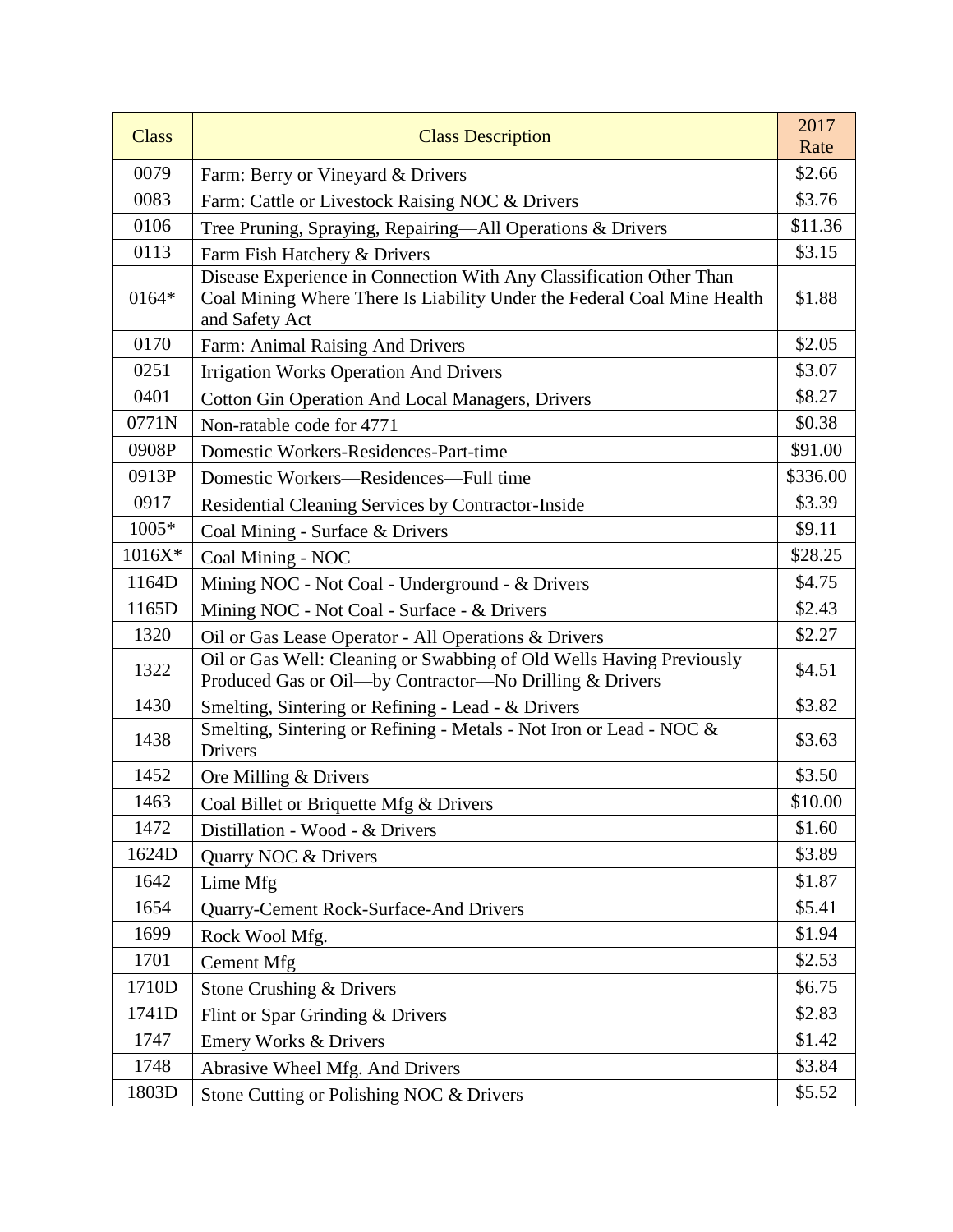| <b>Class</b> | <b>Class Description</b>                       | 2017<br>Rate |
|--------------|------------------------------------------------|--------------|
| 1853         | Mica Goods Mfg. And Mica Preparing             | \$1.65       |
| 1924         | Wire Drawing Or Cable Mfg.-Not Iron Or Steel   | \$1.39       |
| 1925         | Die Casting Mfg.                               | \$2.27       |
| 2002         | Macaroni Mfg                                   | \$2.00       |
| 2003         | Bakery & Drivers, Route Supervisors            | \$3.18       |
| 2014         | Grain or Feed Milling                          | \$3.18       |
| 2016         | Breakfast Food Mfg.                            | \$2.14       |
| 2021         | <b>Sugar Refining</b>                          | \$1.84       |
| 2039         | Ice-Cream Mfg. & Drivers                       | \$2.02       |
| 2041         | Candy, Chocolate, and Confection Mfg.          | \$2.05       |
| 2065         | Milk Products Mfg NOC                          | \$1.57       |
| 2070         | Creamery or Dairy & Route Supervisors, Drivers | \$4.02       |
| 2081         | <b>Butchering</b>                              | \$2.74       |
| 2089         | Packing House - All Operations                 | \$3.47       |
| 2095         | Meat Products Mfg NOC                          | \$4.70       |
| 2105         | <b>Fruit Packing</b>                           | \$4.37       |
| 2110         | Pickle Mfg.                                    | \$1.94       |
| 2111         | <b>Cannery NOC</b>                             | \$1.89       |
| 2112         | Fruit Evaporating or Preserving                | \$3.02       |
| 2114         | <b>Oyster Processing</b>                       | \$2.03       |
| 2121         | Brewery And Drivers.                           | \$1.02       |
| 2130         | Spirituous Liquor Distillery                   | \$1.54       |
| 2131         | <b>Spirituous Liquor Bottling</b>              | \$1.74       |
| 2143         | Fruit Juice Mfg. & Drivers                     | \$1.60       |
| 2157         | Bottling NOC & Route Supervisors, Drivers      | \$3.79       |
| 2172         | Cigarette Mfg                                  | \$0.98       |
| 2174         | Tobacco Rehandling Or Warehousing              | \$2.11       |
| 2211         | Cotton Batting, Wadding or Waste Mfg.          | \$6.03       |
| 2220         | Yarn or Thread Mfg - Cotton                    | \$1.38       |
| 2286         | Wool Spinning And Weaving                      | \$1.17       |
| 2288         | Felting Mfg                                    | \$3.09       |
| 2302         | Silk Thread or Yarn Mfg                        | \$1.66       |
| 2305         | Textile Fiber Mfg - Synthetic                  | \$1.39       |
| 2361         | Hosiery Mfg.                                   | \$1.82       |
| 2362         | Knit Goods Mfg NOC                             | \$1.14       |
| 2380         | Webbing Mfg.                                   | \$1.82       |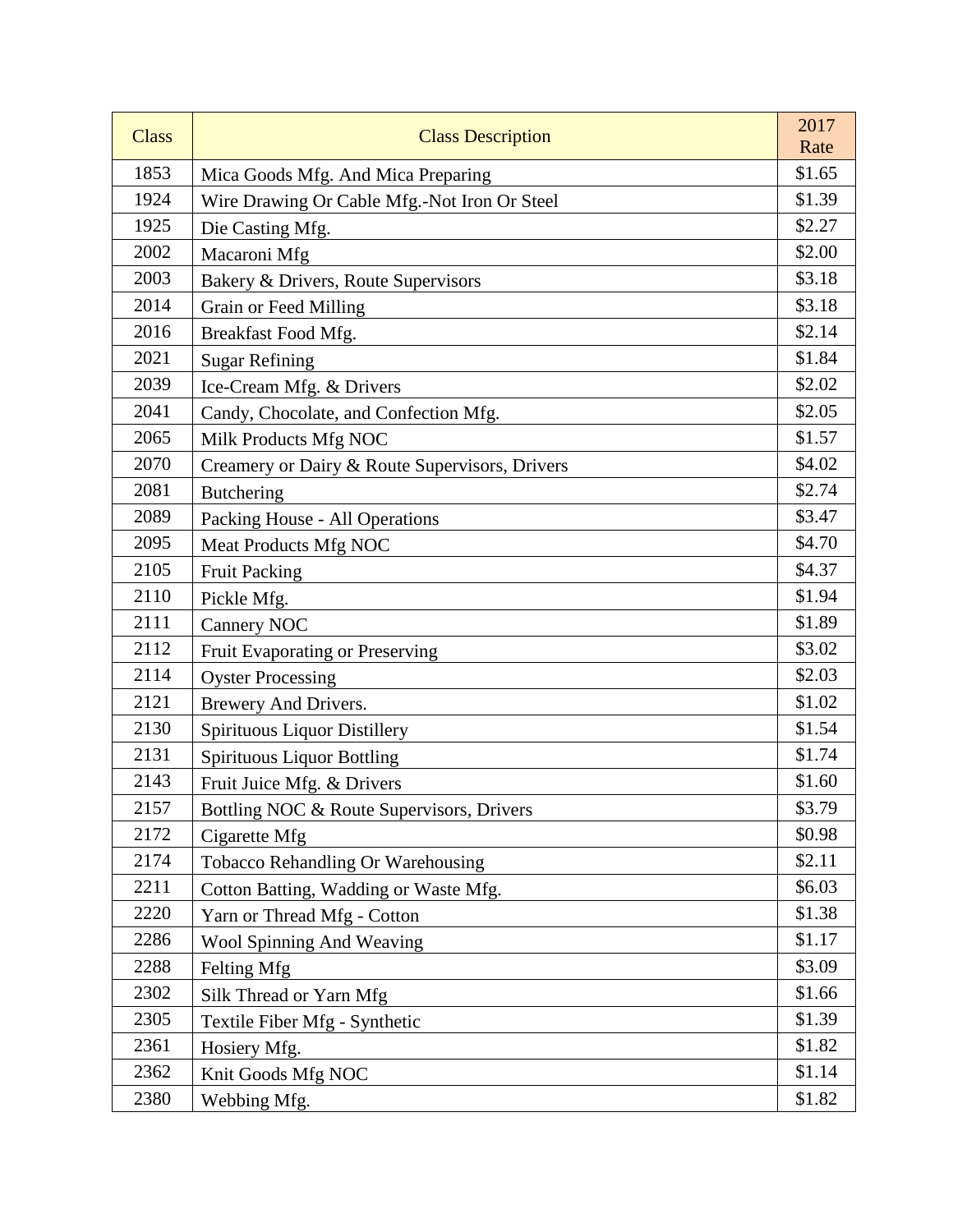| <b>Class</b> | <b>Class Description</b>                                                                               | 2017<br>Rate |
|--------------|--------------------------------------------------------------------------------------------------------|--------------|
| 2388         | Embroidery Mfg.                                                                                        | \$0.99       |
| 2402         | Carpet or Rug Mfg NOC                                                                                  | \$1.95       |
| 2413         | Textile - Bleaching, Dyeing, Mercerizing, Finishing                                                    | \$1.66       |
| 2416         | Yarn Dyeing Or Finishing                                                                               | \$1.44       |
| 2417         | Cloth Printing.                                                                                        | \$0.91       |
| 2501         | Cloth, Canvas and Related Products Mfg. NOC                                                            | \$1.54       |
| 2503         | Dressmaking or Tailoring - Custom Exclusively                                                          | \$0.99       |
| 2570         | Mattress or Box Spring Mfg.                                                                            | \$3.20       |
| 2585         | Laundry NOC & Route Supervisors, Drivers                                                               | \$2.42       |
| 2586         | Cleaning Or Dyeing And Route Supervisors, Drivers                                                      | \$2.02       |
| 2587         | Towel or Toilet Supply Co. & Route Supervisors, Drivers                                                | \$3.39       |
| 2589         | Laundry and Dry Cleaning Store - Retail & Route Supervisors, Drivers                                   | \$1.54       |
| 2600         | Fur Processing-Preparing Skins                                                                         | \$2.75       |
| 2623         | Tanning                                                                                                | \$5.63       |
| 2651         | Shoe Stock Mfg.                                                                                        | \$0.98       |
| 2660         | Boot or Shoe Mfg. NOC                                                                                  | \$1.60       |
| 2670         | Glove Mfg.-Leather Or Textile                                                                          | \$1.33       |
| 2683         | Luggage Mfg                                                                                            | \$1.41       |
| 2688         | Leather Goods Mfg NOC                                                                                  | \$2.21       |
| 2701         | Logging or Tree Removal-Log Hauling & Drivers                                                          | \$10.70      |
| 2702         | Logging or Tree Removal -Non Mechanized Operations                                                     | \$30.91      |
| 2709         | Logging or Tree Removal: Mechanized Equipment Operators                                                | \$14.77      |
| 2710         | Sawmill                                                                                                | \$6.22       |
| 2714         | Veneer Mfg                                                                                             | \$3.23       |
| 2731         | Planing or Molding Mill                                                                                | \$2.30       |
| 2735         | Barrel Stock Mfg.-Wood                                                                                 | \$2.75       |
| 2759         | Pallet, Box or Box Shook Mfg. Wooden                                                                   | \$4.46       |
| 2790         | Pattern Making NOC                                                                                     | \$1.23       |
| 2797         | Manufactured, Modular, Or Prefabricated Home Manufacturing-Shop<br>Work-All Operations & Drivers       | \$2.78       |
| 2799         | Manufactured, Modular, Or Prefabricated Home Setup, Hookup, Or<br><b>Installation At Building Site</b> | \$4.10       |
| 2802         | Carpentry - Shop Only - & Drivers                                                                      | \$3.55       |
| 2835         | <b>Brush or Broom Assembly</b>                                                                         | \$2.16       |
| 2836         | Brush Or Broom Mfg. NOC                                                                                | \$1.76       |
| 2841         | Woodenware Manufacturing NOC                                                                           | \$2.61       |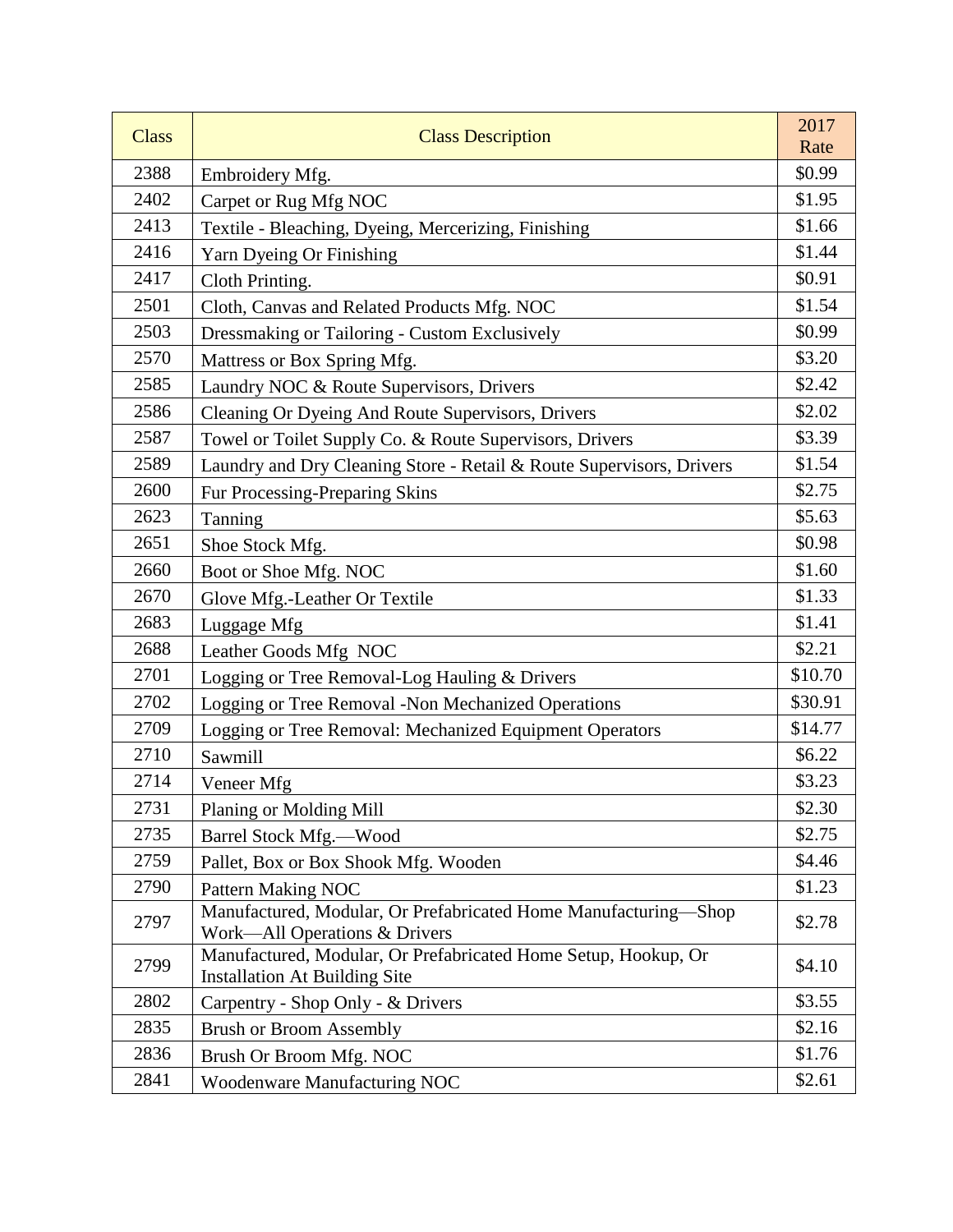| <b>Class</b> | <b>Class Description</b>                                                                                    | 2017<br>Rate |
|--------------|-------------------------------------------------------------------------------------------------------------|--------------|
| 2881         | Furniture Assembly - Wood - From Manufactured Parts                                                         | \$2.11       |
| 2883         | Furniture Mfg - Wood - NOC                                                                                  | \$2.02       |
| 2915         | <b>Veneer Products Mfg</b>                                                                                  | \$2.13       |
| 2916         | Veneer Products Mfg - No Veneer Mfg                                                                         | \$3.33       |
| 2923         | Musical Instruments Mfg - Wood NOC                                                                          | \$1.68       |
| 2960         | Wood Preserving & Drivers                                                                                   | \$3.94       |
| 3004         | Iron or Steel: Manufacturing: Steelmaking - & Drivers                                                       | \$1.89       |
| 3018         | Iron or Steel: Manufacturing: Rolling Mill & Drivers                                                        | \$2.64       |
| 3022         | Pipe or Tube Mfg NOC & Drivers                                                                              | \$3.76       |
| 3027         | Rolling Mill NOC & Drivers                                                                                  | \$2.18       |
| 3028         | Pipe or Tube Mfg - Iron or Steel - & Drivers                                                                | \$2.29       |
| 3030         | Iron or Steel: Fabrication: Ironworks or Steelworks-Shop-Structural &<br>Drivers                            | \$4.58       |
| 3040         | Iron or Steel: Fabrication: Iron Works - Shop - Ornamental - & Drivers                                      | \$4.00       |
| 3041         | Iron or Steel: Fabrication: Iron Works - Shop - Decorative or Artistic -<br>Foundries, Drivers              | \$5.49       |
| 3042         | Elevator Or Escalator Mfg.                                                                                  | \$3.07       |
| 3064         | <b>Sign Manufacturing Metal</b>                                                                             | \$2.64       |
| 3076         | Sheet Metal Products Mfg - Shop                                                                             | \$2.29       |
| 3081D        | Foundry - Ferrous - NOC                                                                                     | \$5.35       |
| 3082D        | <b>Foundry Steel Castings</b>                                                                               | \$3.12       |
| 3085D        | Foundry - Nonferrous                                                                                        | \$3.05       |
| 3110         | Forging Work - Drop or Machine                                                                              | \$4.16       |
| 3111         | Blacksmith                                                                                                  | \$1.87       |
| 3113         | Tool Mfg - Not Drop or Machine Forged - NOC                                                                 | \$1.34       |
| 3114         | Tool Mfg - Drop or Machine Forged - NOC: Machining or Finishing of<br><b>Tools or Die Making Operations</b> | \$1.97       |
| 3118         | Saw Mfg.                                                                                                    | \$1.39       |
| 3119         | Needle Mfg                                                                                                  | \$0.66       |
| 3122         | Cutlery Mfg NOC                                                                                             | \$1.55       |
| 3126         | Tool Mfg - Agricultural, Construction, Logging, Mining, Oil or Artesian<br>Well                             | \$1.18       |
| 3131         | Button Or Fastener Mfg.-Metal                                                                               | \$2.03       |
| 3132         | Nut or Bolt Mfg.                                                                                            | \$1.97       |
| 3145         | Screw Mfg.                                                                                                  | \$1.65       |
| 3146         | Hardware Mfg. NOC                                                                                           | \$1.63       |
| 3169         | Stove Mfg.                                                                                                  | \$2.27       |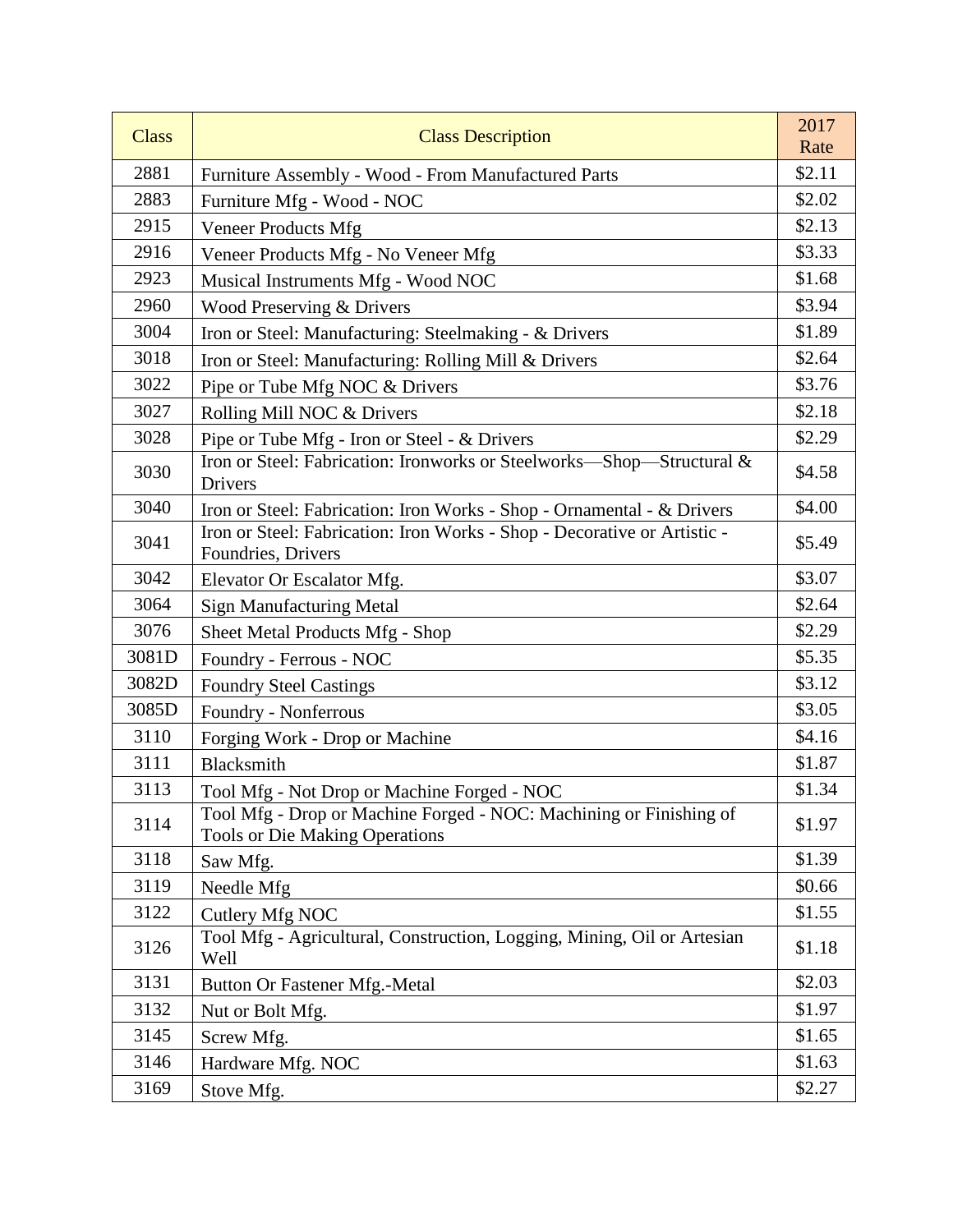| <b>Class</b> | <b>Class Description</b>                          | 2017<br>Rate |
|--------------|---------------------------------------------------|--------------|
| 3179         | <b>Electrical Apparatus Mfg NOC</b>               | \$1.49       |
| 3180         | Electric Or Gas Lighting Fixtures Mfg             | \$2.78       |
| 3188         | Plumbing Supplies Mfg, NOC                        | \$1.34       |
| 3220         | Can Mfg                                           | \$1.18       |
| 3224         | Enamel or Agate Ware Mfg.                         | \$2.50       |
| 3227         | Aluminum Ware Mfg.                                | \$2.05       |
| 3240         | Wire Rope or Cable Mfg.-Iron or Steel             | \$1.57       |
| 3241         | Wire Drawing-Iron Or Steel.                       | \$2.29       |
| 3255         | Wire Cloth Mfg                                    | \$1.70       |
| 3257         | Wire Goods Mfg. NOC                               | \$2.30       |
| 3270         | Eyelet Mfg.                                       | \$1.79       |
| 3300         | Bed Spring or Wire Mattress Mfg.                  | \$3.22       |
| 3303         | Spring Mfg.                                       | \$2.70       |
| 3307         | Heat-Treating-Metal                               | \$2.61       |
| 3315         | <b>Brass or Copper Goods Mfg</b>                  | \$2.77       |
| 3334         | Tin Foil Mfg.                                     | \$1.90       |
| 3336         | Type Foundry                                      | \$2.18       |
| 3365         | Welding or Cutting NOC & Drivers                  | \$4.62       |
| 3372         | Electroplating                                    | \$4.11       |
| 3373         | Galvanizing or Tinning - Not Electrolytic         | \$2.78       |
| 3383         | Jewelry Mfg.                                      | \$1.10       |
| 3385         | Watch Mfg                                         | \$0.64       |
| 3400         | Metal Stamped Goods Mfg NOC                       | \$2.30       |
| 3507         | <b>Construction or Agricultural Machinery Mfg</b> | \$2.91       |
| 3515         | Textile Machinery Mfg.                            | \$1.87       |
| 3548         | Printing Or Bookbinding Machine Mfg               | \$0.94       |
| 3559         | Confection Machine Mfg.                           | \$2.05       |
| 3574         | Computing, Recording or Office Machine Mfg, NOC   | \$1.17       |
| 3581         | Fuel Injection Device Mfg                         | \$0.67       |
| 3612         | Pump Mfg.                                         | \$1.97       |
| 3620         | Boiler making                                     | \$3.10       |
| 3629         | Precision Machined Parts Mfg. NOC                 | \$1.02       |
| 3632         | Machine Shop NOC                                  | \$2.67       |
| 3634         | Valve Mfg                                         | \$1.47       |
| 3635         | Gear Mfg or Grinding                              | \$2.10       |
| 3638         | <b>Ball Or Roller Bearing Mfg</b>                 | \$1.12       |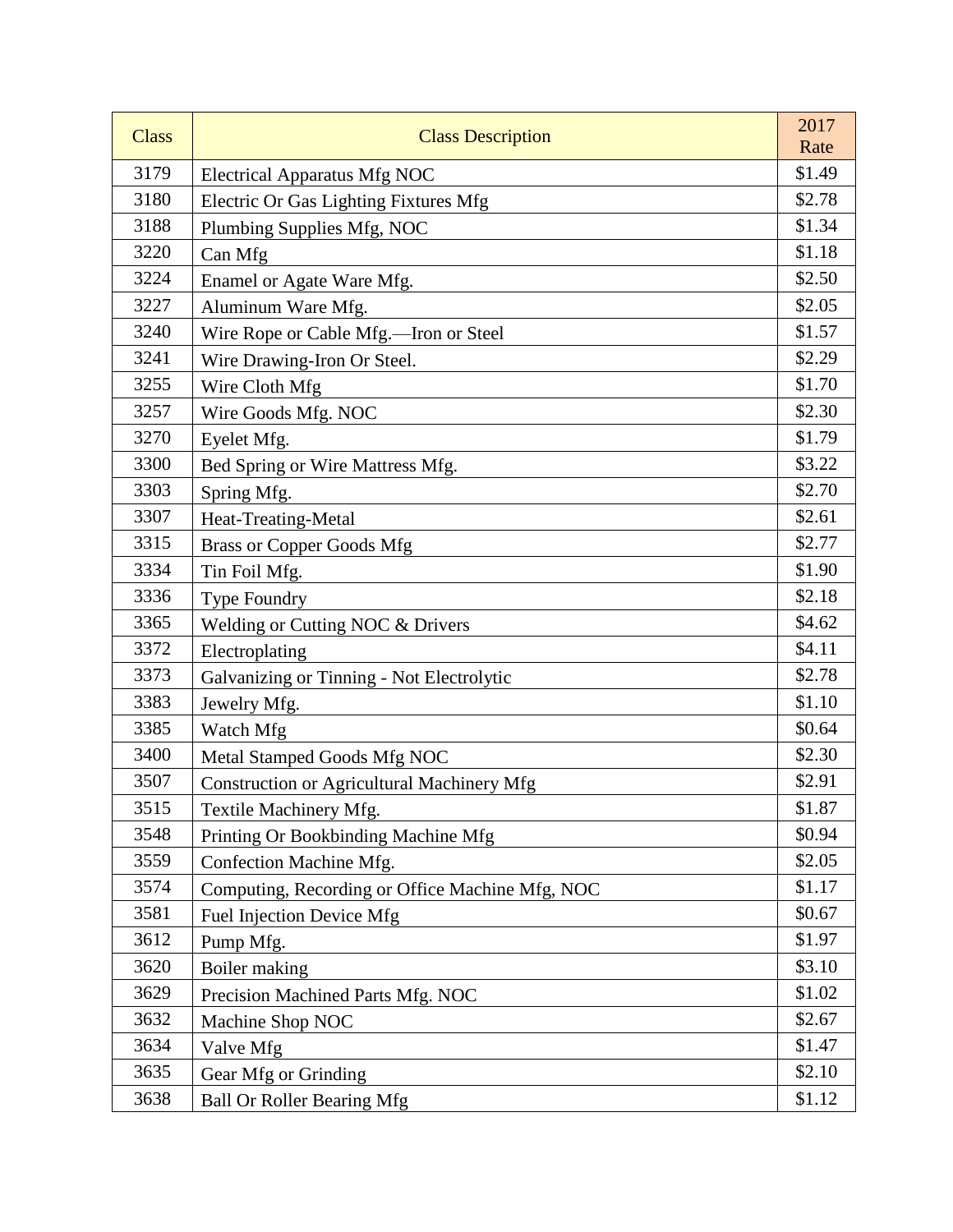| <b>Class</b> | <b>Class Description</b>                                         | 2017<br>Rate |
|--------------|------------------------------------------------------------------|--------------|
| 3642         | Battery Mfg. - Dry                                               | \$1.23       |
| 3643         | Electric Power or Transmission Equipment Mfg.                    | \$2.11       |
| 3647         | <b>Battery Mfg - Storage</b>                                     | \$1.66       |
| 3648         | Automotive Lighting, Ignition, or Starting Apparatus Mfg. NOC    | \$1.04       |
| 3681         | Television, Radio, Telephone or Telecommunication Device Mfg NOC | \$0.53       |
| 3685         | Instrument Mfg, NOC                                              | \$0.75       |
| 3719         | Oil Still Erection Or Repair                                     | \$1.02       |
| 3724         | Machinery or Equipment Erection or Repair NOC & Drivers          | \$4.35       |
| 3726         | Boiler Installation or Repair - Steam                            | \$2.78       |
| 3803         | Automobile Wheel Mfg.-Metal-Not Cast                             | \$1.47       |
| 3807         | <b>Automobile Radiator Mfg</b>                                   | \$1.63       |
| 3808         | Automobile Mfg or Assembly                                       | \$2.66       |
| 3821         | Automobile Recycling & Drivers                                   | \$4.94       |
| 3822         | Automobile, Bus, Truck or Trailer Body Mfg: Die Pressed Steel    | \$2.50       |
| 3824         | Automobile, Bus, Truck or Trailer Body Mfg: NOC                  | \$3.49       |
| 3826         | Aircraft Engine Mfg.                                             | \$0.58       |
| 3827         | Automobile Engine Mfg.                                           | \$1.41       |
| 3830         | Airplane Mfg.                                                    | \$0.99       |
| 3851         | Motorcycle Mfg. Or Assembly                                      | \$2.24       |
| 3865         | Baby Carriage Mfg.                                               | \$1.20       |
| 3881         | Car Mfg. - Railroad - & Drivers                                  | \$3.76       |
| 4000         | Sand or Gravel Digging & Drivers                                 | \$3.39       |
| 4021         | Brick or Clay Products Mfg. NOC & Drivers                        | \$3.74       |
| 4024D        | Refractory Products Mfg & Drivers                                | \$1.97       |
| 4034         | Concrete Products Mfg & Drivers                                  | \$4.35       |
| 4036         | Plasterboard or Plaster Block Mfg. & Drivers                     | \$1.79       |
| 4038         | Plaster Statuary or Ornament Mfg.                                | \$2.46       |
| 4062         | Pottery Mfg: Porcelain Ware-Mechanical Press Forming             | \$1.81       |
| 4101         | Glass Mfg - & Drivers                                            | \$2.18       |
| 4109         | Integrated Circuit Mfg.                                          | \$0.40       |
| 4110         | Electric Bulb Mfg.                                               | \$0.67       |
| 4111         | Glassware Mfg. - No Automatic Blowing Machines                   | \$3.14       |
| 4113         | Glass Mfg. - Cut                                                 | \$1.78       |
| 4114         | Glassware Mfg NOC                                                | \$2.88       |
| 4130         | <b>Glass Merchant</b>                                            | \$3.04       |
| 4131         | Mirror Mfg.                                                      | \$2.78       |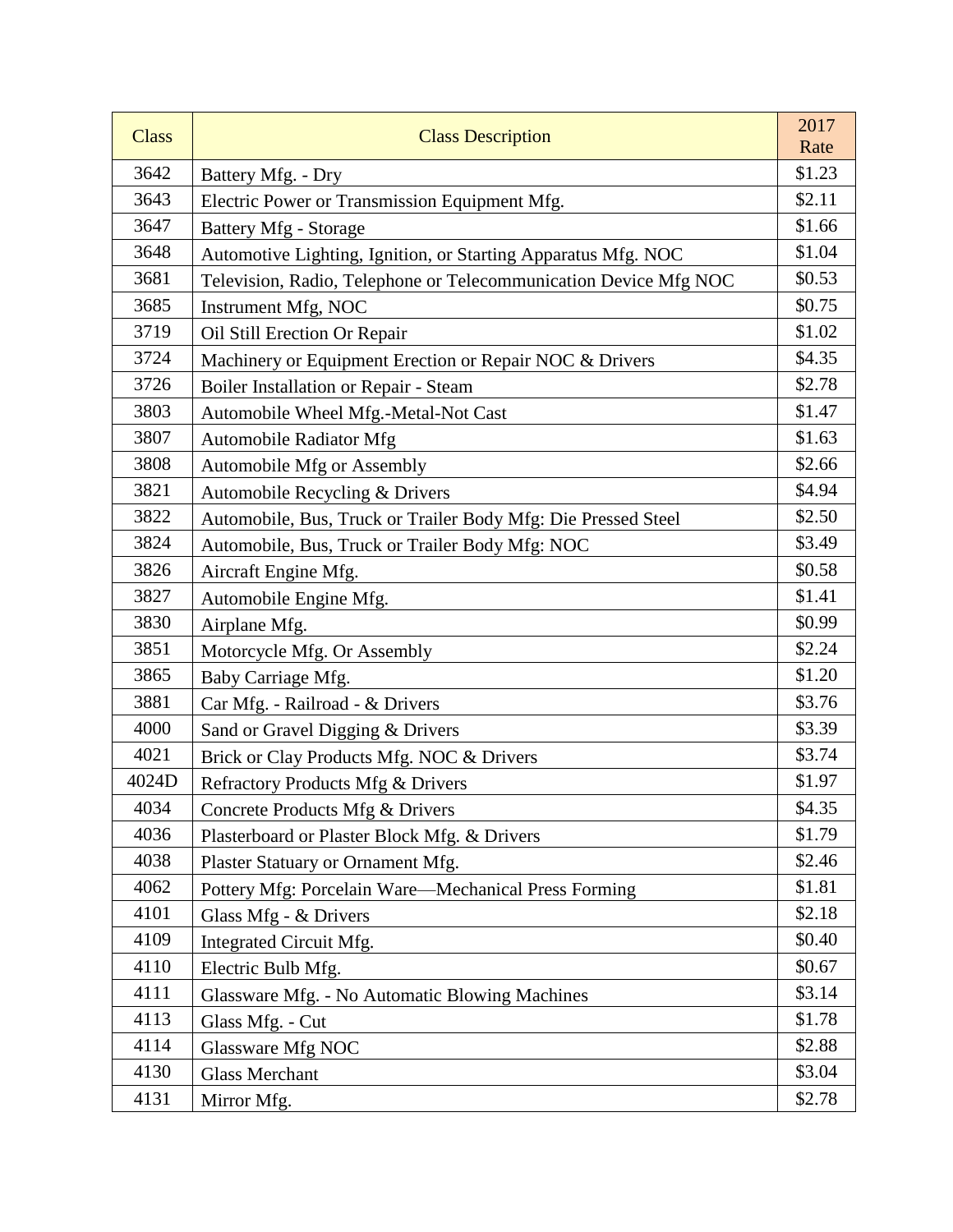| <b>Class</b> | <b>Class Description</b>                                                            | 2017<br>Rate |
|--------------|-------------------------------------------------------------------------------------|--------------|
| 4133         | Cathedral or Art Glass Window Mfg.                                                  | \$2.10       |
| 4149         | <b>Optical Goods Mfg. NOC</b>                                                       | \$0.56       |
| 4206         | Pulp Mfg - Ground Wood Process                                                      | \$1.76       |
| 4207         | <b>Pulp Mfg</b> - Chemical Process                                                  | \$1.10       |
| 4239         | Paper Mfg                                                                           | \$1.89       |
| 4240         | Box Mfg. - Set-Up Paper                                                             | \$1.92       |
| 4243         | Box Mfg. - Folding Paper - NOC                                                      | \$1.86       |
| 4244         | Corrugated or Fiberboard Container Mfg.                                             | \$1.73       |
| 4250         | Paper Coating                                                                       | \$1.38       |
| 4251         | Stationery Mfg.                                                                     | \$2.18       |
| 4263         | Fiber Goods Mfg                                                                     | \$1.58       |
| 4273         | Bag Mfg - Plastic or Paper                                                          | \$1.73       |
| 4279         | Paper Goods Mfg NOC                                                                 | \$1.63       |
| 4283         | Building or Roofing Paper or Felt Preparation - No Installation                     | \$1.41       |
| 4299         | Printing                                                                            | \$1.76       |
| 4304         | Newspaper Publishing                                                                | \$3.02       |
| 4307         | Bookbinding                                                                         | \$1.17       |
| 4351         | Photoengraving                                                                      | \$0.67       |
| 4352         | Engraving                                                                           | \$1.20       |
| 4360         | Motion Picture: Development Of Negatives, Printing And All Subsequent<br>Operations | \$0.72       |
| 4361         | Photographer - All Employees & Clerical, Salespersons, Drivers                      | \$0.90       |
| 4410         | Rubber Goods Mfg NOC                                                                | \$2.86       |
| 4420         | Rubber Tire Mfg                                                                     | \$2.78       |
| 4431         | Magnetic And Optical Recording Media Mfg                                            | \$1.12       |
| 4432         | Pen Mfg                                                                             | \$0.96       |
| 4452         | Plastics Mfg - Fabricated Products NOC                                              | \$1.89       |
| 4459         | Plastics Mfg Sheets, Rods, or Tubes                                                 | \$1.50       |
| 4470         | Cable Mfg.-Insulated Electrical                                                     | \$2.34       |
| 4484         | Plastics Manufacturing: Molded Products NOC                                         | \$1.50       |
| 4493         | Fabric Coating or Impregnating NOC                                                  | \$1.89       |
| 4511         | <b>Analytical Chemist</b>                                                           | \$0.58       |
| 4557         | Ink Mfg.                                                                            | \$1.10       |
| 4558         | Paint Mfg                                                                           | \$1.04       |
| 4568         | Salt, Borax or Potash Producing or Refining & Drivers                               | \$1.73       |
| 4581         | Phosphate Works And Drivers                                                         | \$0.64       |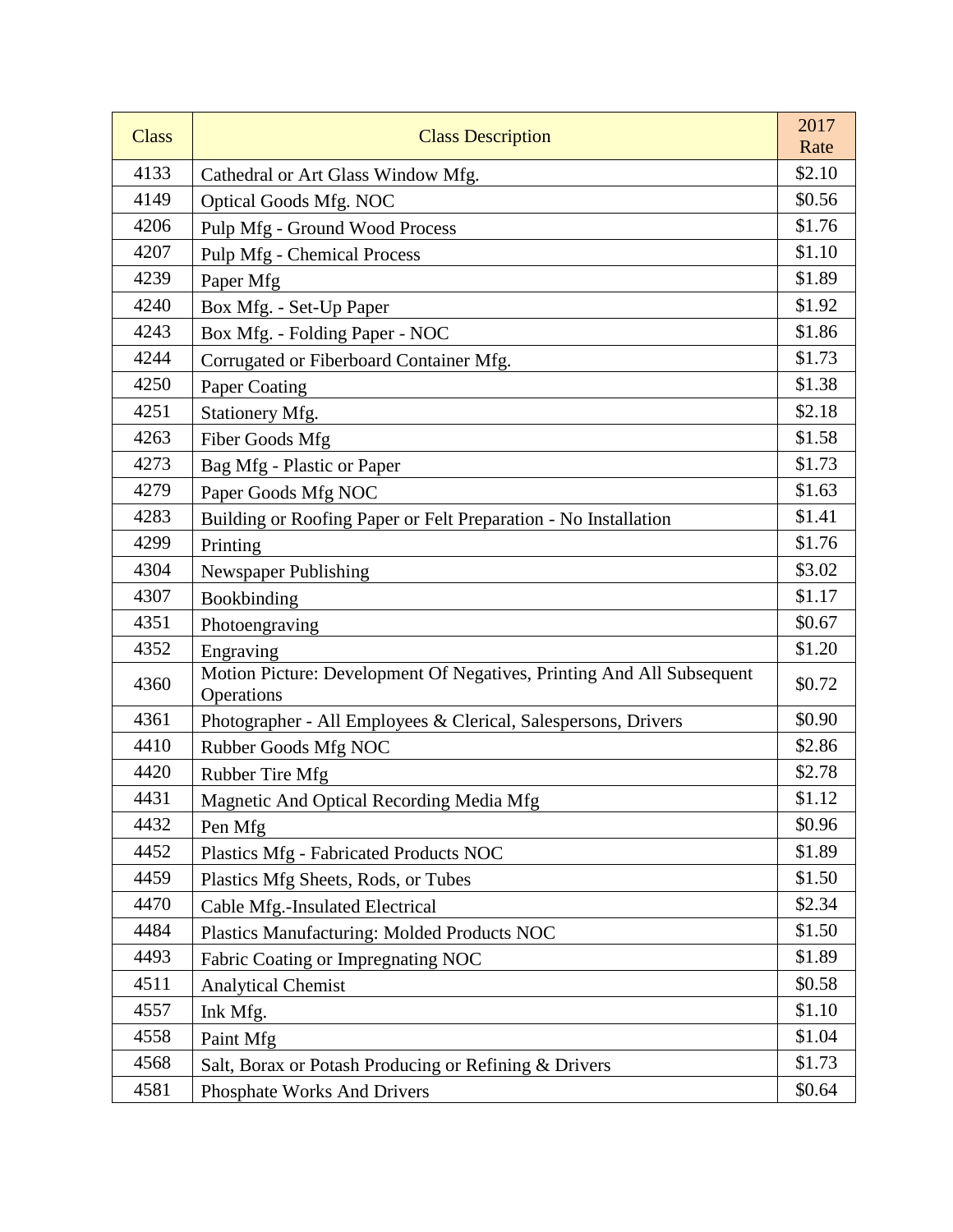| <b>Class</b> | <b>Class Description</b>                                                                          | 2017<br>Rate |
|--------------|---------------------------------------------------------------------------------------------------|--------------|
| 4583         | Fertilizer Mfg & Drivers                                                                          | \$6.34       |
| 4611         | Drug, Medicine or Pharmaceutical Preparation, Compounding or Blending<br>- No Mfg. Of Ingredients | \$0.53       |
| 4635         | Oxygen or Hydrogen Mfg & Drivers                                                                  | \$2.51       |
| 4653         | Glue Mfg & Drivers                                                                                | \$1.10       |
| 4665         | Rendering Works NOC & Drivers                                                                     | \$4.88       |
| 4670         | Cottonseed Oil Mfg.-Mechanical And Drivers                                                        | \$5.12       |
| 4683         | Oil Mfg. - Vegetable - NOC                                                                        | \$2.70       |
| 4686         | Oil Mfg.-Vegetable-Solvent Extraction Process                                                     | \$1.68       |
| 4692         | Dental Laboratory                                                                                 | \$0.45       |
| 4693         | Pharmaceutical or Surgical Goods Mfg. NOC                                                         | \$0.58       |
| 4703         | Corn Products Mfg                                                                                 | \$1.60       |
| 4717         | <b>Butter Substitute Mfg</b>                                                                      | \$1.58       |
| 4720         | Soap or Synthetic Detergent Mfg.                                                                  | \$1.55       |
| 4740         | Oil Refining - Petroleum - & Drivers                                                              | \$0.77       |
| 4741         | Asphalt or Tar Distilling or Refining & Drivers                                                   | \$1.52       |
| 4751         | Synthetic Rubber Mfg                                                                              | \$1.07       |
| 4771N        | Explosives or Ammunition Mfg: NOC & Drivers                                                       | \$2.18       |
| 4777         | Explosives Distributors & Drivers                                                                 | \$4.82       |
| 4825         | Drug, Medicine or Pharmaceutical Preparation Mfg. - Includes Mfg. Of<br>Ingredients               | \$0.61       |
| 4828         | Chemical Blending or Mixing NOC - All Operations and Drivers                                      | \$1.17       |
| 4829         | Chemical Manufacturing NOC - All Operations & Drivers-INCLUDES<br><b>BLENDING OR MIXING</b>       | \$0.91       |
| 4902         | Sporting Goods Mfg. NOC                                                                           | \$2.10       |
| 4923         | Photographic Supplies Mfg.                                                                        | \$0.67       |
| 5020         | Ceiling Installation - Suspended Acoustical Grid Type                                             | \$4.53       |
| 5022         | <b>Masonry NOC</b>                                                                                | \$5.66       |
| 5037         | Painting: Metal Structures - Over Two Stories in Height - & Drivers                               | \$11.65      |
| 5040         | Iron or Steel: Erection - Frame Structures                                                        | \$5.09       |
| 5057         | Iron or Steel: Erection NOC                                                                       | \$2.72       |
| 5059         | Iron or Steel: Erection - Frame Structures Not Over Two Stories in Height                         | \$10.86      |
| 5102         | Door, Door Frame or Sash Erection - Metal or Metal Covered                                        | \$3.84       |
| 5146         | Furniture or Fixtures Installation - Portable - NOC                                               | \$4.53       |
| 5160         | <b>Elevator Erection or Repair</b>                                                                | \$1.63       |
| 5183         | Plumbing NOC & Drivers                                                                            | \$1.68       |
| 5188         | Automatic Sprinkler Installation & Drivers                                                        | \$1.97       |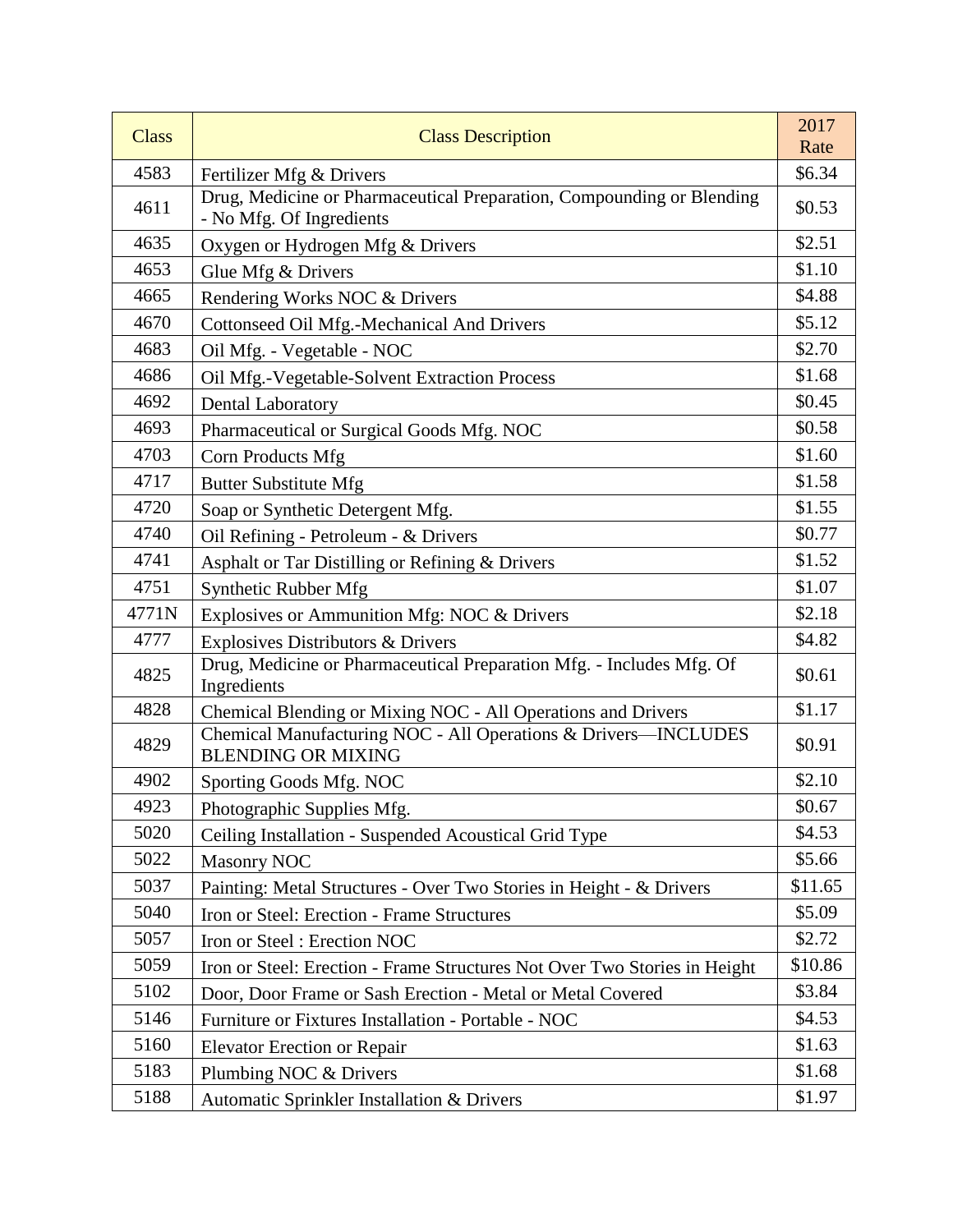| <b>Class</b> | <b>Class Description</b>                                                                                          | 2017<br>Rate |
|--------------|-------------------------------------------------------------------------------------------------------------------|--------------|
| 5190         | Electrical Wiring - Within Buildings & Drivers                                                                    | \$2.03       |
| 5191         | Office Machine Installation, Inspection, Adjustment or Repair                                                     | \$0.56       |
| 5192         | Vending or Coin Operated Machines - Installation, Service or Repair &<br>Salespersons, Drivers                    | \$2.10       |
| 5213         | <b>Concrete Construction NOC</b>                                                                                  | \$3.78       |
| 5215         | Concrete Work - Incidental to the Construction of Private Residence                                               | \$3.71       |
| 5221         | Concrete or Cement Work - Floors, Driveways, Yards or Sidewalks &<br>Drivers                                      | \$2.75       |
| 5222         | Concrete Construction in Connection with Bridges or Culverts                                                      | \$5.47       |
| 5223         | Swimming Pool Construction - Not Iron or Steel - & Drivers                                                        | \$3.74       |
| 5348         | Ceramic Tile, Indoor Stone, Marble, or Mosaic Work                                                                | \$2.98       |
| 5402         | <b>Hothouse Erection-All Operations</b>                                                                           | \$2.98       |
| 5403         | Carpentry NOC.                                                                                                    | \$5.73       |
| 5437         | Carpentry - Installation of Cabinet Work or Interior Trim                                                         | \$3.86       |
| 5443         | Lathing & Drivers                                                                                                 | \$2.86       |
| 5445         | Wallboard Installation within Buildings & Drivers                                                                 | \$4.59       |
| 5462         | Glazier - Away From Shop & Drivers                                                                                | \$4.94       |
| 5472         | Asbestos Contractor - Pipe and Boiler Work Exclusively & Drivers                                                  | \$4.59       |
| 5473         | Asbestos Contractor - NOC & Drivers                                                                               | \$5.14       |
| 5474         | Painting or Paperhanging NOC & Shop Operations, Drivers                                                           | \$3.92       |
| 5478         | Floor Covering Installation-Resilient Flooring-Carpet and Laminate<br>Flooring                                    | \$2.94       |
| 5479         | <b>Insulation Work NOC &amp; Drivers</b>                                                                          | \$3.70       |
| 5480         | Plastering NOC & Drivers                                                                                          | \$3.84       |
| 5491         | Paperhanging & Drivers                                                                                            | \$1.31       |
| 5506         | Street or Road Construction: Paving or Repaving & Drivers                                                         | \$7.94       |
| 5507         | Street or Road Construction: Subsurface Work & Drivers                                                            | \$2.99       |
| 5508D        | Telephone or Cable TV Line Installation - Contractors, Overhead &<br>Drivers                                      | \$4.90       |
| 5535         | Awning Erection-Metal-Erection of Metal Awnings Exclusively & Drivers                                             | \$4.90       |
| 5537         | Heating, Ventilation, Air-Conditioning and Refrigeration Systems-<br>Installation, Service and Repair & Drivers   | \$2.99       |
| 5551         | Roofing - All Kinds & Drivers                                                                                     | \$13.31      |
| 5606         | Contractor-Project Manager, Construction Executive, Construction<br><b>Manager or Construction Superintendent</b> | \$0.96       |
| 5610         | <b>Cleaners-Debris Removal</b>                                                                                    | \$3.65       |
| 5645         | Carpentry - Detached One or Two Family Dwellings                                                                  | \$8.78       |
| 5703         | <b>Building Raising or Moving</b>                                                                                 | \$8.61       |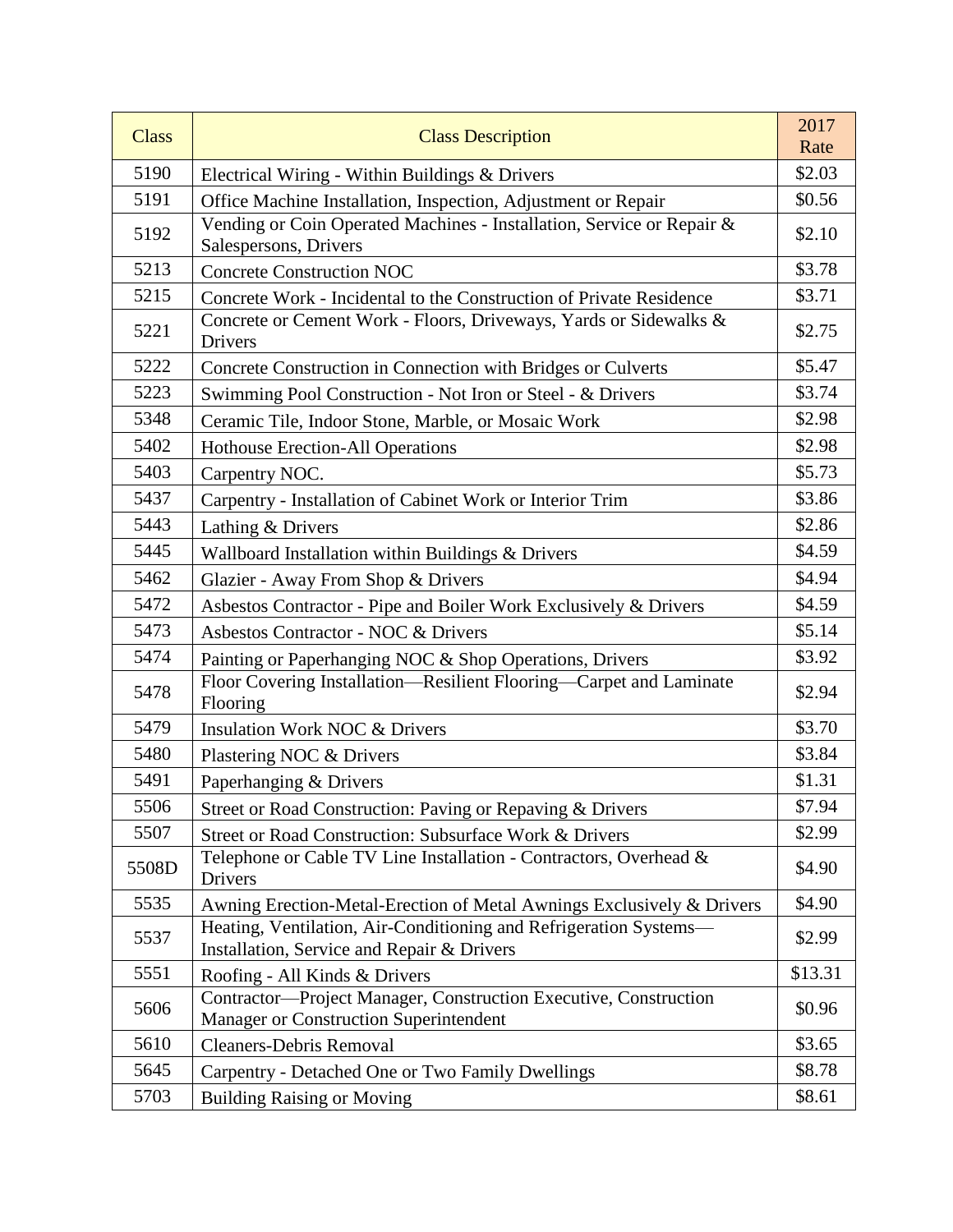| <b>Class</b> | <b>Class Description</b>                                                                                  | 2017<br>Rate |
|--------------|-----------------------------------------------------------------------------------------------------------|--------------|
| 5705         | Salvage Operation-No Wrecking Or Any Structural Operations                                                | \$11.25      |
| 5951         | Serum, Anti-Toxin Or Virus Mfg. And Drivers                                                               | \$0.30       |
| 6003         | Pile Driving                                                                                              | \$5.30       |
| 6005         | Jetty or Breakwater Construction - All Operations to Completion & Drivers                                 | \$2.96       |
| 6018         | Dam or Lock Construction: Earth Moving or Placing - All Operations &<br>Drivers                           | \$1.62       |
| 6045         | Levee Construction-All Operations To Completion And Drivers                                               | \$3.98       |
| 6204         | Drilling NOC & Drivers                                                                                    | \$5.23       |
| 6206         | Oil Or Gas Well: Cementing And Drivers                                                                    | \$2.35       |
| 6213         | Oil or Gas Well: Specialty Tool Operation NOC - By Contractor - All<br>Employees & Drivers                | \$1.50       |
| 6214         | Oil Or Gas Well: Perforating Of Casing-All Employees And Drivers                                          | \$1.58       |
| 6216         | Oil or Gas Lease Work NOC-by Contractor & Drivers                                                         | \$3.95       |
| 6217         | <b>Excavation &amp; Drivers</b>                                                                           | \$2.91       |
| 6229         | Irrigation or Drainage System Construction & Drivers                                                      | \$4.03       |
| 6233         | Oil or Gas Pipeline construction & Drivers                                                                | \$2.56       |
| 6235         | Oil or Gas Well: Drilling or Redrilling & Drivers                                                         | \$5.70       |
| 6236         | Oil or Gas Well: Installation or Recovery of Casing & Drivers                                             | \$4.51       |
| 6237         | Oil or Gas Well: Instrument Logging or Survey Work & Drivers                                              | \$1.26       |
| 6251D        | Tunneling - Not Pneumatic - All Operations                                                                | \$3.99       |
| 6252D        | <b>Shaft Sinking - All Operations</b>                                                                     | \$4.46       |
| 6306         | Sewer Construction - All Operations & Drivers                                                             | \$3.30       |
| 6319         | Gas Main or Connection Construction & Drivers                                                             | \$2.05       |
| 6325         | Conduit Construction - For Cables or Wires - & Drivers                                                    | \$4.06       |
| 6400         | <b>Fence Erection - Metal</b>                                                                             | \$4.69       |
| 6503         | Potato Chip, Popcorn & Snack Chip Mfg. NOC                                                                | \$1.42       |
| 6504         | Food Sundries Mfg NOC                                                                                     | \$2.46       |
| 6702M*       | Railroad Construction-All Operations Including Clerical, Salespersons And<br>Drivers-Program I            | \$3.61       |
| 6703M*       | Railroad Construction-All Operations Including Clerical, Salespersons And<br>Drivers-Program II           | \$6.36       |
| 6704M*       | Railroad Construction-All Operations Including Clerical, Salespersons And<br>Drivers-Program II State Act | \$4.00       |
| 6801F        | Boatbuilding-Wood-NOC And Drivers.                                                                        | \$4.55       |
| 6811         | Boatbuilding-Wood-NOC And Drivers                                                                         | \$4.34       |
| 6824F        | <b>Boatbuilding Or Repair And Drivers</b>                                                                 | \$12.91      |
| 6826F        | <b>Marina And Drivers</b>                                                                                 | \$10.10      |
| 6834         | Boatbuilding or Repair & Drivers - Coverage Under State Act Only                                          | \$2.64       |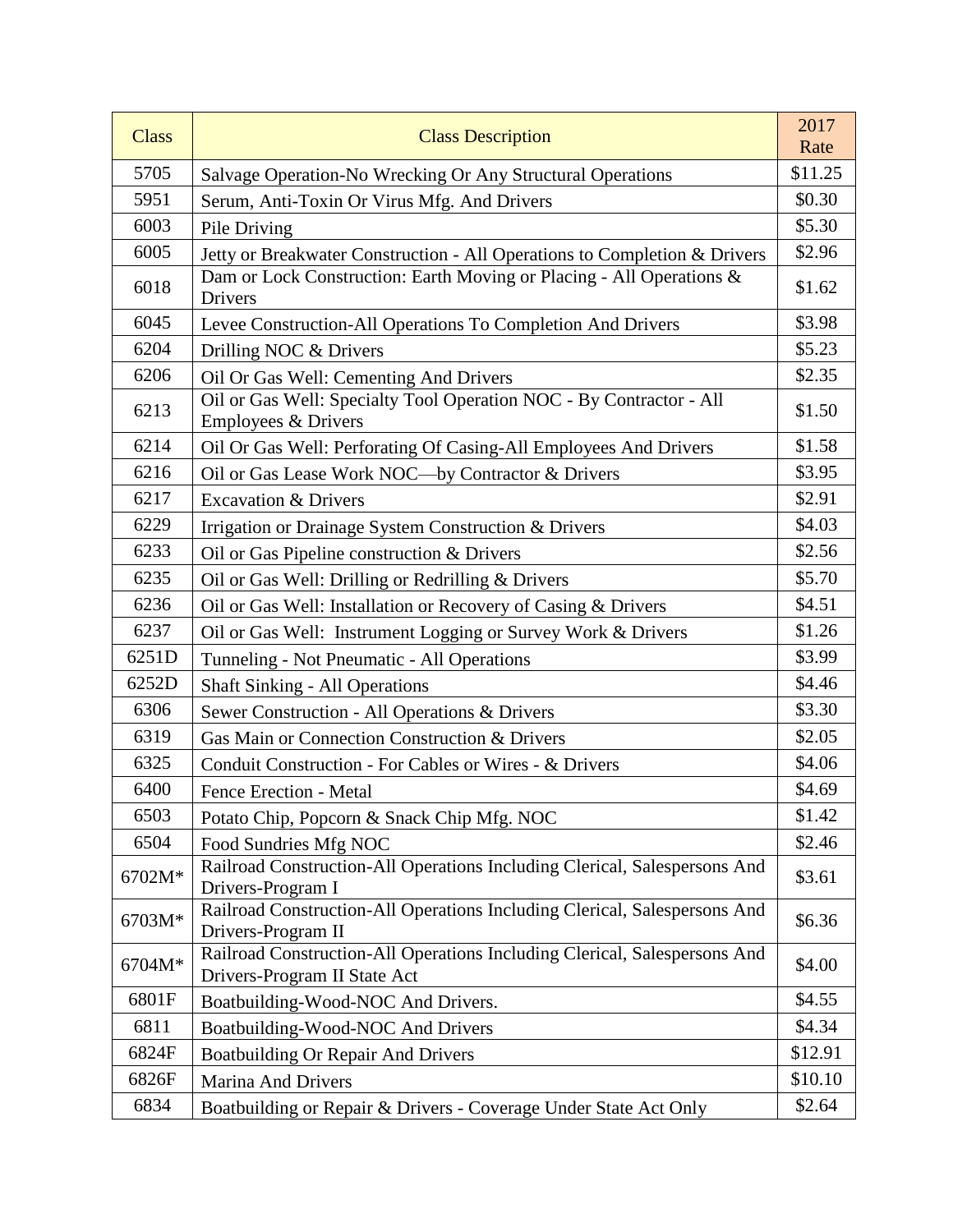| <b>Class</b> | <b>Class Description</b>                                                                                            | 2017<br>Rate |
|--------------|---------------------------------------------------------------------------------------------------------------------|--------------|
| 6836         | Marina & Drivers - Coverage Under State Act Only                                                                    | \$2.40       |
| 6843F        | Shipbuilding-Iron Or Steel-NOC And Drivers                                                                          | \$10.49      |
| 6845F        | Shipbuilding-Naval And Drivers                                                                                      | \$8.71       |
| 6854         | Shipbuilding-Iron Or Steel-NOC And Drivers                                                                          | \$3.36       |
| 6872F        | Ship Repair Conversion-All Operations And Drivers                                                                   | \$14.29      |
| 6874F        | Painting: Ship Hulls                                                                                                | \$22.11      |
| 6882         | Ship Repair Conversion-All Operations & Drivers. Coverage Under State<br>Act Only                                   | \$2.53       |
| 6884         | Painting Ship Hulls: Coverage Under State Act Only                                                                  | \$4.99       |
| 7016M        | Vessels NOC - Coverage Under Admiralty Law: Program I                                                               | \$2.04       |
| 7024M        | Vessels NOC - Coverage Under Admiralty Law: Program II - State Act<br><b>Benefits</b>                               | \$2.26       |
| 7038M        | Boat Livery - Boat Under 15 Tons - Program I                                                                        | \$4.94       |
| 7046M        | Vessels-Not Self-Propelled-Program I                                                                                | \$6.48       |
| 7047M        | Vessels-NOC                                                                                                         | \$3.58       |
| 7050M        | Boat Livery-Boats Under 15 Tons                                                                                     | \$8.71       |
| 7090M        | Boat Livery - Boat Under 15 Tons - Program II State Act Benefits                                                    | \$5.48       |
| 7098M        | Vessels-Not Self-Propelled-Program II                                                                               | \$7.20       |
| 7099M        | Vessels-Not Self-Propelled-Program II                                                                               | \$11.42      |
| 7133         | Railroad Operation, NOC All Employees & Drivers                                                                     | \$2.62       |
| 7151M        | Railroad Operation-All Employees Including Drivers-Program I                                                        | \$3.38       |
| 7152M        | Railroad Operation-All Employees Including Drivers-Program II                                                       | \$5.96       |
| 7153M        | Railroad Operation-All Employees Including Drivers-Program II                                                       | \$3.75       |
| 7219         | Trucking: NOC-All Employees & Drivers                                                                               | \$4.75       |
| 7222         | Trucking: Oil Field Equipment-All Employees And Drivers                                                             | \$5.10       |
| 7225         | Automobile Towing & Drivers                                                                                         | \$4.08       |
| 7230         | Trucking Parcel or Package Delivery-All Employees & Drivers                                                         | \$5.68       |
| 7231         | Mail, Parcel, or Package Delivery and Courier or Messenger Service<br>Companies-All Employees & Drivers             | \$6.19       |
| 7232         | Trucking: Mail, Parcel or Package Delivery - Under Contract with the US<br>Postal Service - All Employees & Drivers | \$5.60       |
| 7309F        | Stevedoring: NOC                                                                                                    | \$12.13      |
| 7313F        | Coal Dock Operation And Stevedoring                                                                                 | \$5.53       |
| 7317F        | Stevedoring: By Hand Or Hand Trucks Exclusively                                                                     | \$11.85      |
| 7327F        | <b>Stevedoring: Containerized Freight And Drivers</b>                                                               | \$22.09      |
| 7333M        | Dredging - All Types - Coverage Under Admiralty Law: Program I                                                      | \$2.38       |
| 7335M        | Dredging - All Types - Coverage Under Admiralty Law: Program II - State<br><b>Act Benefits</b>                      | \$2.63       |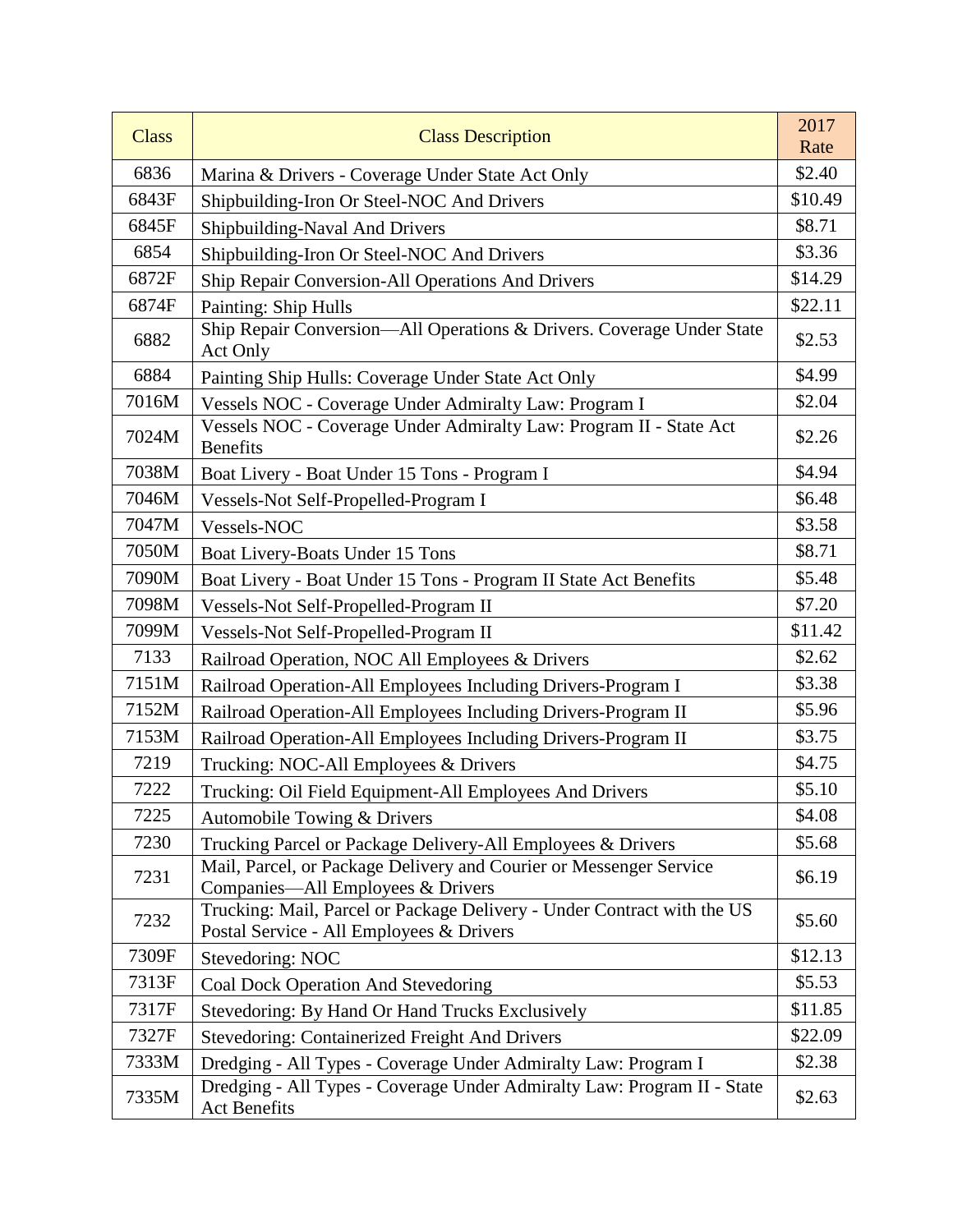| <b>Class</b> | <b>Class Description</b>                                                                     | 2017<br>Rate |
|--------------|----------------------------------------------------------------------------------------------|--------------|
| 7337M        | Dredging-All Types                                                                           | \$4.17       |
| 7350F        | Freight Handling NOC                                                                         | \$19.58      |
| 7360         | Freight Handling NOC - Coverage Under State Act Only                                         | \$3.57       |
| 7370         | Taxicab Co.: All Other Employees & Drivers                                                   | \$3.57       |
| 7380         | Drivers, Chauffeurs, Messengers, and Their Helpers NOC - Commercial                          | \$2.86       |
| 7382         | Bus Co.: All Other Employees & Drivers                                                       | \$3.14       |
| 7390         | Beer or Ale Dealer - Wholesale & Drivers                                                     | \$4.22       |
| 7394M        | Diving - Marine - Coverage Under Admiralty Law: Program I                                    | \$3.19       |
| 7395M        | Diving - Marine - Coverage Under Admiralty Law: Program II - State Act<br><b>Benefits</b>    | \$3.55       |
| 7398M        | Diving-Marine-Program II                                                                     | \$5.63       |
| 7402         | Aviation—Air Traffic Controllers Under Contract with the FAA                                 | \$0.14       |
| 7403         | Aviation—All Other Employees & Drivers                                                       | \$3.12       |
| 7405N        | Aviation-Air Carrier-Scheduled, Commuter, or Supplemental-Flying<br>Crew                     | \$0.88       |
| 7420         | Aviation-Stunt Flying, Racing, or Parachute Jumping-Flying Crew                              | \$7.02       |
| 7421         | Aviation—Transportation of Personnel in Conduct of Employer's<br><b>Business—Flying Crew</b> | \$1.04       |
| 7422         | Aviation—NOC—Other Than Helicopters—Flying Crew                                              | \$1.70       |
| 7425         | <b>Aviation-Helicopters-Flying Crew</b>                                                      | \$1.74       |
| 7431N        | Aviation-Air Charter or Air Taxi-Flying Crew                                                 | \$0.75       |
| 7445N        | Non-ratable code for 7405                                                                    | \$0.48       |
| 7453N        | Non-ratable code for 7431                                                                    | \$0.40       |
| 7502         | Gas Co - Natural Gas - Local Distribution & Drivers                                          | \$2.00       |
| 7515         | Oil or Gas Pipeline Operation & Drivers                                                      | \$1.06       |
| 7520         | <b>Waterworks Operation &amp; Drivers</b>                                                    | \$2.85       |
| 7538         | Electric Light or Power Line Construction & Drivers                                          | \$5.33       |
| 7539         | Electric Light or Power Co. NOC - All Employees & Drivers                                    | \$1.15       |
| 7540         | Electric Light or Power Cooperative - REA Projects Only - All Employees<br>& Drivers         | \$2.61       |
| 7580         | Sewage Disposal Plant Operation & Drivers                                                    | \$2.75       |
| 7590         | Garbage Works                                                                                | \$2.16       |
| 7600         | Telephone or Telegraph Co.: All Other Employees & Drivers                                    | \$3.02       |
| 7605         | Burglar Alarm Installation or Repair & Drivers                                               | \$1.46       |
| 7610         | Radio or Television Broadcasting Station - all employees & Clerical,<br>Drivers              | \$0.35       |
| 7705         | Ambulance Service and EMS Providers & Drivers                                                | \$5.60       |
| 7710         | Firefighters & Drivers                                                                       | \$2.35       |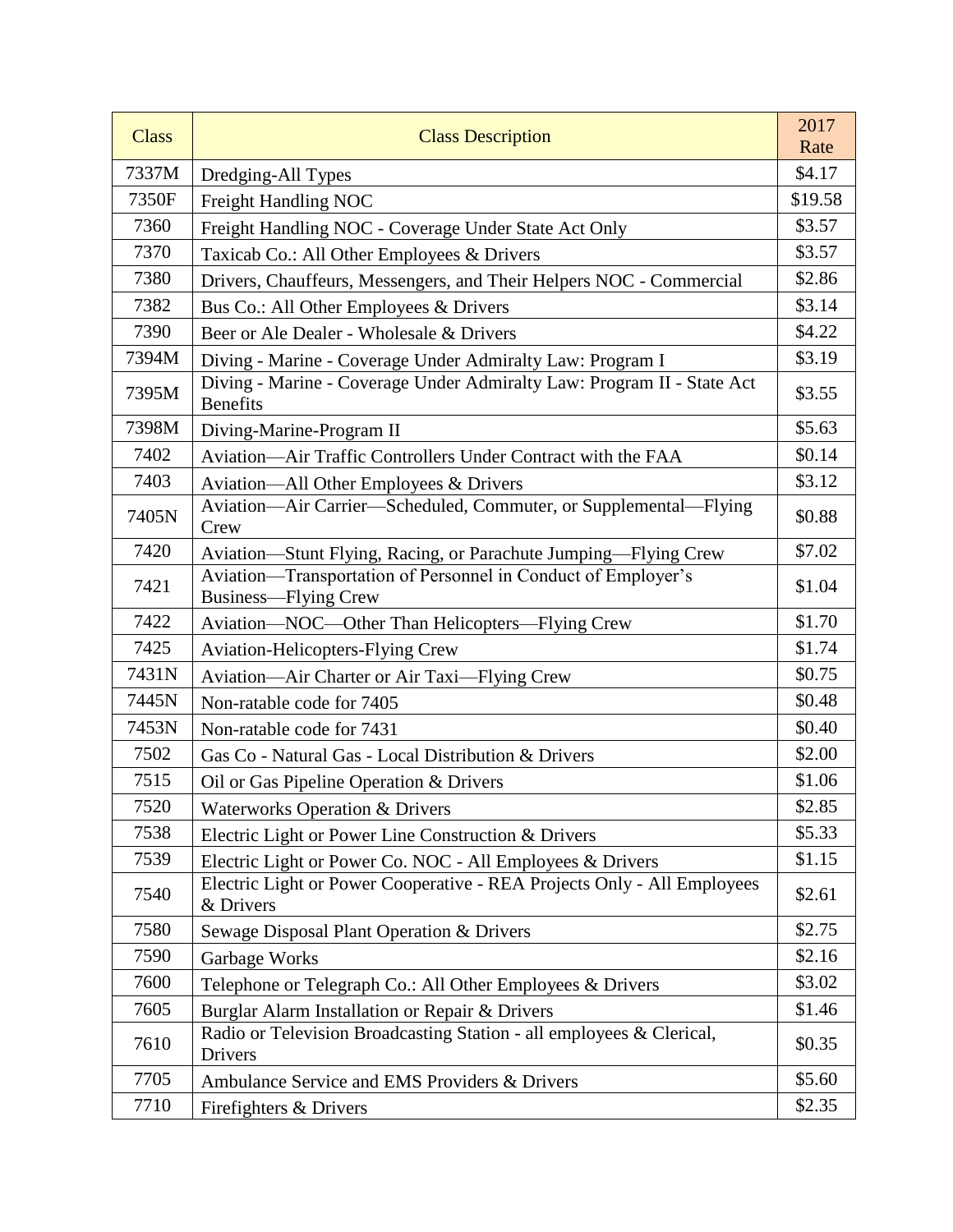| <b>Class</b> | <b>Class Description</b>                                                                                                           | 2017<br>Rate |
|--------------|------------------------------------------------------------------------------------------------------------------------------------|--------------|
| 7711X*       | Firefighters & Drivers-Volunteer                                                                                                   | \$8.24       |
| 7720         | Police Officers & Drivers                                                                                                          | \$2.62       |
| 7855         | Railroad Construction: Laying or Relaying of Tracks or Maintenance of<br>Way by Contractor-No Work on Elevated Railroads & Drivers | \$2.80       |
| 8001         | Store Florist & Drivers                                                                                                            | \$1.54       |
| 8002         | Automobile Rental Co.: All Other Employees & Counter Personnel,<br>Drivers                                                         | \$1.47       |
| 8006         | Gasoline Station: Self Service and Convenience / Grocery - Retail                                                                  | \$1.31       |
| 8008         | Store: Clothing, Wearing Apparel or Dry Goods - Retail                                                                             | \$0.85       |
| 8010         | <b>Store: Hardware</b>                                                                                                             | \$1.54       |
| 8013         | Store: Jewelry                                                                                                                     | \$0.29       |
| 8015         | Quick Printing-Copying Or Duplicating Service-All Employees &<br>Clerical, Salespersons, Drivers                                   | \$0.54       |
| 8017         | <b>Store: Retail NOC</b>                                                                                                           | \$0.82       |
| 8018         | <b>Store: Wholesale NOC</b>                                                                                                        | \$2.02       |
| 8021         | Store Meat, Fish or Poultry Dealer—Wholesale                                                                                       | \$2.26       |
| 8031         | Store: Meat, Fish or Poultry - Retail                                                                                              | \$1.78       |
| 8032         | Store Clothing, Wearing Apparel, or Dry Goods—Wholesale                                                                            | \$1.55       |
| 8033         | Store: Meat, Grocery and Provision Stores Combined - Retail NOC                                                                    | \$1.28       |
| 8037         | Store-Superstores And Warehouse Clubs                                                                                              | \$1.30       |
| 8039         | Store Department - Retail                                                                                                          | \$0.91       |
| 8044         | Store: Furniture & Drivers                                                                                                         | \$1.98       |
| 8045         | Store: Drug Retail                                                                                                                 | \$0.56       |
| 8046         | Store: Automobile Parts and Accessories NOC & Drivers                                                                              | \$1.47       |
| 8047         | <b>Store Drug-Wholesale</b>                                                                                                        | \$0.86       |
| 8058         | Building Material Dealer - New Materials Only: Store Employees                                                                     | \$1.44       |
| 8072         | Store: Book, Record, Compact Disk, Software, Video or Audio Cassette<br>Retail                                                     | \$0.62       |
| 8102         | Seed Merchant                                                                                                                      | \$1.81       |
| 8103         | <b>Wool Merchant</b>                                                                                                               | \$1.95       |
| 8106         | Iron or Steel Merchant & Drivers                                                                                                   | \$3.97       |
| 8107         | Machinery Dealer NOC - Store or Yard - & Drivers                                                                                   | \$2.00       |
| 8111         | Plumbers' Supplies Dealer & Drivers                                                                                                | \$1.57       |
| 8116         | Farm Machinery Dealer - All Operations & Drivers                                                                                   | \$1.89       |
| 8203         | Ice Mfg. or Distribution & Drivers                                                                                                 | \$4.29       |
| 8204         | Building Material Yard & Local Managers, Drivers                                                                                   | \$3.12       |
| 8209         | Vegetable Packing & Drivers                                                                                                        | \$2.88       |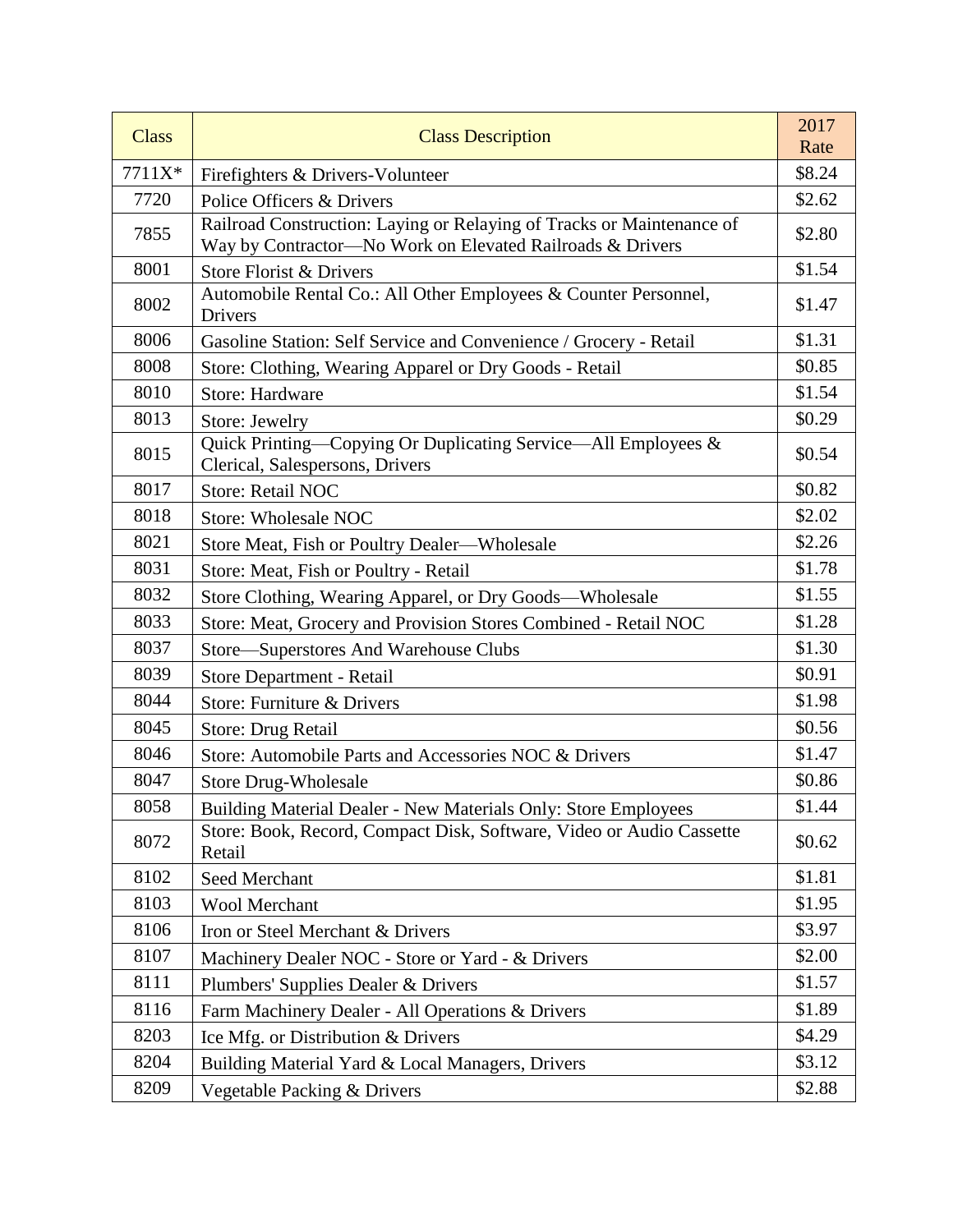| <b>Class</b> | <b>Class Description</b>                                                                                                   | 2017<br>Rate |
|--------------|----------------------------------------------------------------------------------------------------------------------------|--------------|
| 8215         | Feed, Fertilizer, Hay or Grain Dealer & Local Managers, Drivers - No Mfg.                                                  | \$2.64       |
| 8227         | <b>Construction or Erection Permanent Yard</b>                                                                             | \$4.18       |
| 8232         | Lumberyard New Materials Only: All Other Employees & Yard,<br>Warehouse, Drivers                                           | \$2.94       |
| 8233         | Coal Merchant & Local Managers, Drivers                                                                                    | \$1.71       |
| 8235         | Sash, Door or Assembled Millwork Dealers & Drivers                                                                         | \$2.96       |
| 8263         | Junk Dealer & Drivers                                                                                                      | \$4.02       |
| 8264         | Bottle Dealer - Used & Drivers                                                                                             | \$6.66       |
| 8265         | Iron or Steel Scrap Dealer & Drivers                                                                                       | \$5.46       |
| 8279         | Stable or Breeding Farm & Drivers                                                                                          | \$5.89       |
| 8288         | Livestock Dealer or Commission Merchant & Salespersons, Drivers                                                            | \$4.96       |
| 8291         | Storage Warehouse - Cold                                                                                                   | \$2.70       |
| 8292         | Storage Warehouse - NOC                                                                                                    | \$2.46       |
| 8293         | Storage Warehouse - Furniture & Drivers                                                                                    | \$5.65       |
| 8304         | Grain Elevator Operation And Local Managers, Drivers                                                                       | \$3.63       |
| 8350         | Gasoline or Oil Dealer & Drivers                                                                                           | \$5.18       |
| 8380         | Automobile Service or Repair Center & Drivers                                                                              | \$1.98       |
| 8381         | Gasoline Station Self-Service Only-Retail                                                                                  | \$1.30       |
| 8385         | <b>Bus Co Garage Employees</b>                                                                                             | \$2.14       |
| 8392         | Automobile Storage Garage, Parking Lot or Parking Station, Valet Service,<br>Cashiers or Counter Personnel & Drivers       | \$1.50       |
| 8393         | Automobile Body Repair                                                                                                     | \$1.12       |
| 8500         | Metal Scrap Dealer & Drivers                                                                                               | \$4.99       |
| 8601         | Architect or Engineer - Consulting                                                                                         | \$0.45       |
| 8602         | Surveyors, Timber Cruisers, Oil or Gas Geologists or Scouts & Drivers                                                      | \$0.78       |
| 8603         | Architectural or Engineering Firm—Clerical                                                                                 | \$0.11       |
| 8606         | Geophysical Exploration - Seismic - All Employees & Drivers                                                                | \$1.89       |
| 8709F        | Stevedoring: Talliers And Checking Clerks Engaged In Connection With<br><b>Stevedore Work</b>                              | \$6.13       |
| 8719         | Stevedoring: Talliers and Checking Clerks Engaged in Connection with<br>Stevedore Work - Coverage Under State Act Only     | \$1.57       |
| 8720         | Inspection of Risks for Insurance or Valuation Purposes NOC                                                                | \$0.82       |
| 8721         | Real Estate Appraisal Company - Outside Employees                                                                          | \$0.22       |
| 8723         | <b>Insurance Companies--Including Clerical and Salespersons</b>                                                            | \$0.18       |
| 8725         | Inventory Counters—Traveling—Including Salespersons & Clerical                                                             | \$1.76       |
| 8726F        | Steamship Line Or Agency-Port Employees: Superintendents, Captains,<br>Engineers, Stewards Or Their Assistants, Pay Clerks | \$3.39       |
| 8734M        | Salespersons, Collectors Or Messengers-Outside-Program II                                                                  | \$0.44       |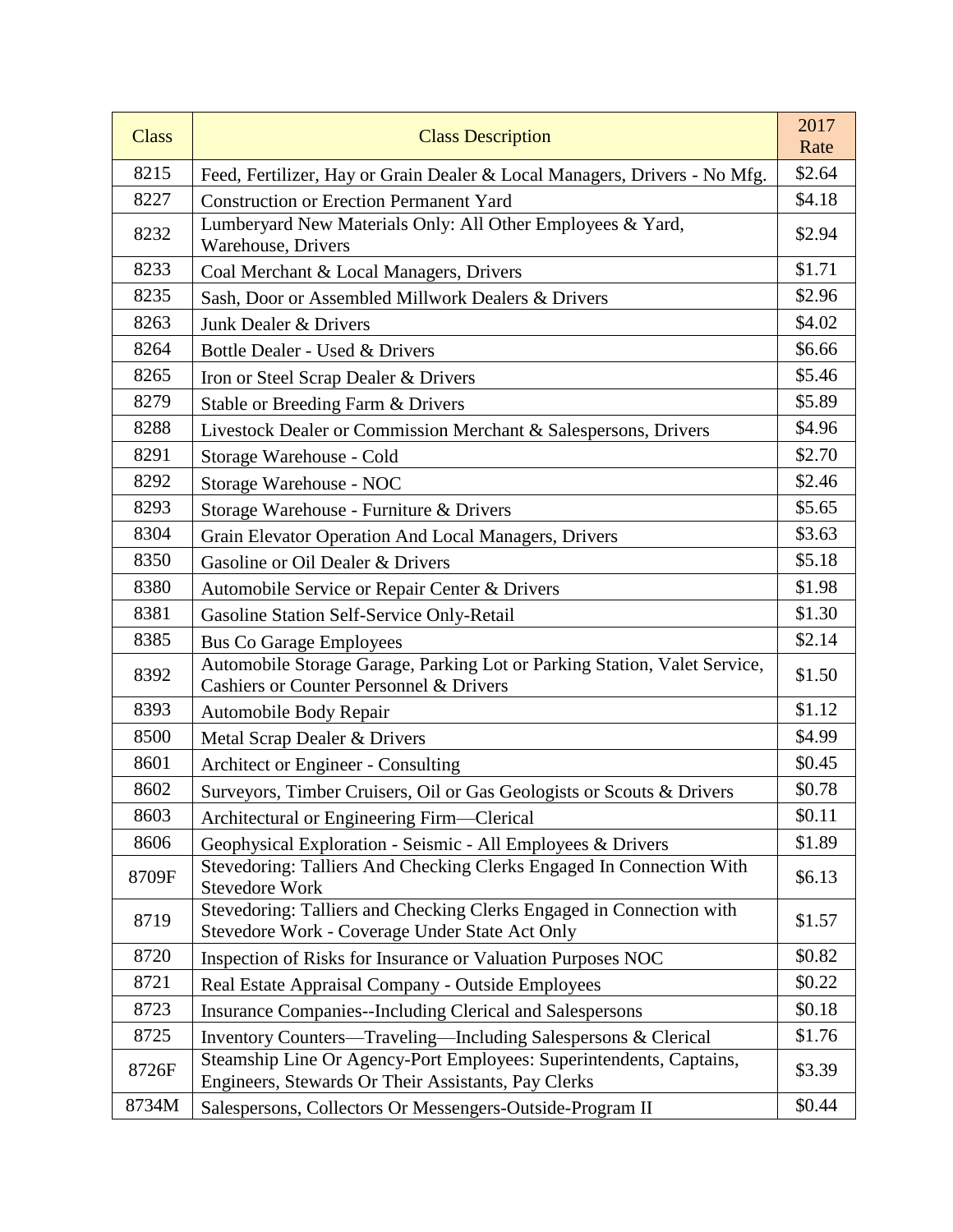| <b>Class</b> | <b>Class Description</b>                                                                                                                                           | 2017<br>Rate |
|--------------|--------------------------------------------------------------------------------------------------------------------------------------------------------------------|--------------|
| 8737M        | Salespersons, Collectors Or Messengers-Outside-Program I                                                                                                           | \$0.39       |
| 8738M        | Salespersons, Collectors Or Messengers-Outside-Program II                                                                                                          | \$0.70       |
| 8742         | Salespersons or Collectors-Outside                                                                                                                                 | \$0.30       |
| 8745         | News Agent or Distributor of Magazines or Other Periodicals - Not Retail<br>Dealer - & Salespersons, Drivers                                                       | \$4.45       |
| 8748         | <b>Automobile Salespersons</b>                                                                                                                                     | \$0.43       |
| 8755         | Labor Union - All Employees                                                                                                                                        | \$0.22       |
| 8799         | Mailing or Addressing Company or Letter Service Shop-Clerical Staff                                                                                                | \$0.43       |
| 8800         | Mailing or Addressing Company or Letter Service Shop                                                                                                               | \$1.10       |
| 8803         | Auditors, Accountant or Factory Cost or Office Systematizer - Traveling                                                                                            | \$0.08       |
| 8805M        | Clerical Office Employees-NOC-Program II                                                                                                                           | \$0.25       |
| 8810         | <b>Clerical Office Employees NOC</b>                                                                                                                               | \$0.18       |
| 8814M        | Clerical Office Employees-NOC-Program I                                                                                                                            | \$0.22       |
| 8815M        | Clerical Office Employees-NOC-Program II                                                                                                                           | \$0.41       |
| 8820         | Attorney - All Employees & Clerical, Messengers, Drivers                                                                                                           | \$0.13       |
| 8824         | <b>Retirement Living Centers Health Care Employees</b>                                                                                                             | \$2.48       |
| 8825         | <b>Retirement Living Centers Food Service Employees</b>                                                                                                            | \$1.74       |
| 8826         | Retirement Living Centers: All Other Employees, Salespersons & Drivers                                                                                             | \$1.58       |
| 8829         | <b>Convalescent or Nursing Home - All Employees</b>                                                                                                                | \$2.51       |
| 8831         | Hospital - Veterinary & Drivers                                                                                                                                    | \$0.91       |
| 8832         | Physician & Clerical                                                                                                                                               | \$0.21       |
| 8833         | <b>Hospital - Professional Employees</b>                                                                                                                           | \$0.70       |
| 8835         | Home, Public, and Traveling Healthcare-All Employees                                                                                                               | \$1.71       |
| 8842         | Mental Health Group Care Homes-All Employees And Drivers                                                                                                           | \$2.00       |
| 8855         | Banks and Trust Companies--All Employees, Salespersons, Drivers &<br>Clerical                                                                                      | \$0.14       |
| 8856         | Check Cashing Establishments--All Employees, Salespersons, Drivers &<br>Clerical                                                                                   | \$0.24       |
| 8864         | Social Services Organization-All Employees, Salespersons and Drivers                                                                                               | \$1.84       |
| 8868         | College: Professional Employees & Clerical                                                                                                                         | \$0.24       |
| 8869         | Child Day Care Center - Professional Employees and Clerical,<br>Salespersons                                                                                       | \$0.77       |
| 8871         | <b>Clerical Telecommuter Employees</b>                                                                                                                             | \$0.08       |
| 8901         | Telephone or Telegraph Co Office or Exchange Employees & Clerical                                                                                                  | \$0.14       |
| 9012         | Buildings - Operation by Owner, Lessee or Real Estate Management Firm:<br>Professional Employees, Property Managers and Leasing Agents &<br>Clerical, Salespersons | \$0.93       |
| 9014         | Building Operation by Contractors & Drivers                                                                                                                        | \$2.19       |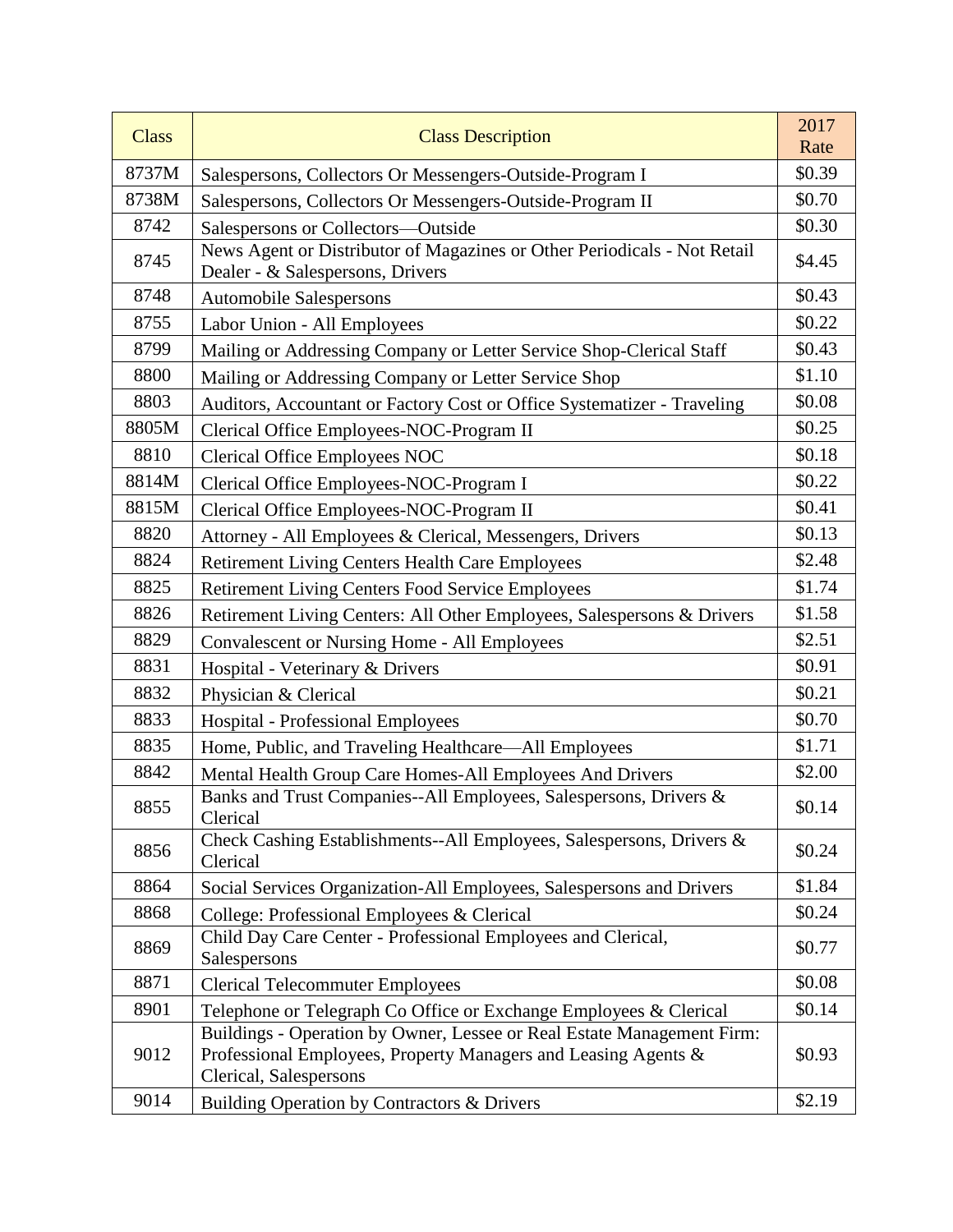| <b>Class</b> | <b>Class Description</b>                                                                        | 2017<br>Rate |
|--------------|-------------------------------------------------------------------------------------------------|--------------|
| 9015         | Buildings - Operation by Owner or Lessee or Real Estate Management<br>Firm: All Other Employees | \$2.51       |
| 9016         | Amusement Park or Exhibition Operation & Drivers                                                | \$1.76       |
| 9019         | Bridge or Vehicular Tunnel Operation & Drivers                                                  | \$1.38       |
| 9033         | Housing Authority & Clerical, Salespersons, Drivers                                             | \$2.19       |
| 9040         | Hospital: All Other Employees                                                                   | \$3.12       |
| 9044         | Casino Gambling - Hotel all Employees & Clerical, Salespersons, Drivers                         | \$1.02       |
| 9052         | Hotel: All Other Employees & Salespersons, Drivers                                              | \$1.58       |
| 9058         | <b>Hotel Restaurant Employees</b>                                                               | \$1.58       |
| 9060         | Club - Country, Golf, Fishing or Yacht - & Clerical                                             | \$1.12       |
| 9061         | Club NOC & Clerical                                                                             | \$0.91       |
| 9062         | Casino Gambling: All Employees & Clerical, Salespersons, Drivers                                | \$0.88       |
| 9063         | YMCA, YWCA, YMHA or YWHA, Institution - All Employees & Clerical                                | \$0.75       |
| 9077F        | United States Armed Service Risk-All Employees & Drivers                                        | \$3.34       |
| 9082         | <b>Restaurant NOC</b>                                                                           | \$0.83       |
| 9083         | <b>Restaurant: Fast Food</b>                                                                    | \$0.78       |
| 9084         | Bar, Discotheque, Lounge, Nightclub or Tavern                                                   | \$0.98       |
| 9088a        | Rocket Or Missile Testing Or Launching & Drivers                                                | a            |
| 9089         | <b>Billiard Hall</b>                                                                            | \$0.75       |
| 9093         | <b>Bowling Lane</b>                                                                             | \$0.94       |
| 9101         | College: All Other employees                                                                    | \$3.50       |
| 9102         | Park, NOC - All Employees & Drivers                                                             | \$2.67       |
| 9154         | Theater NOC: All Other Employees                                                                | \$1.06       |
| 9156         | Theater NOC: Players, Entertainers or Musicians                                                 | \$1.50       |
| 9170         | Buildings-Operation by Contractors-Includes window cleaning above one<br>story                  | \$5.55       |
| 9178         | Athletic Sports or Park: Non-contact Sports                                                     | \$3.63       |
| 9179         | Athletic Sports or Park: Contact Sports                                                         | \$7.78       |
| 9180         | Amusement Device Operation NOC - Not Traveling - & Drivers                                      | \$4.69       |
| 9182         | Athletic Sports or Park: Operations & Drivers                                                   | \$1.68       |
| 9186         | Carnival, Circus or Amusement Device Operator - Traveling - All<br>Employees & Drivers          | \$15.95      |
| 9220         | <b>Cemetery Operation &amp; Drivers</b>                                                         | \$2.88       |
| 9402         | <b>Street Cleaning &amp; Drivers</b>                                                            | \$5.04       |
| 9403         | Garbage, Ashes or Refuse Collection & Drivers                                                   | \$7.25       |
| 9410         | Municipal, Township, County or State Employee NOC                                               | \$3.30       |
| 9448X        | Rehabilitation Services-Participants-Unpaid Work Based Training Program                         | \$3.97       |